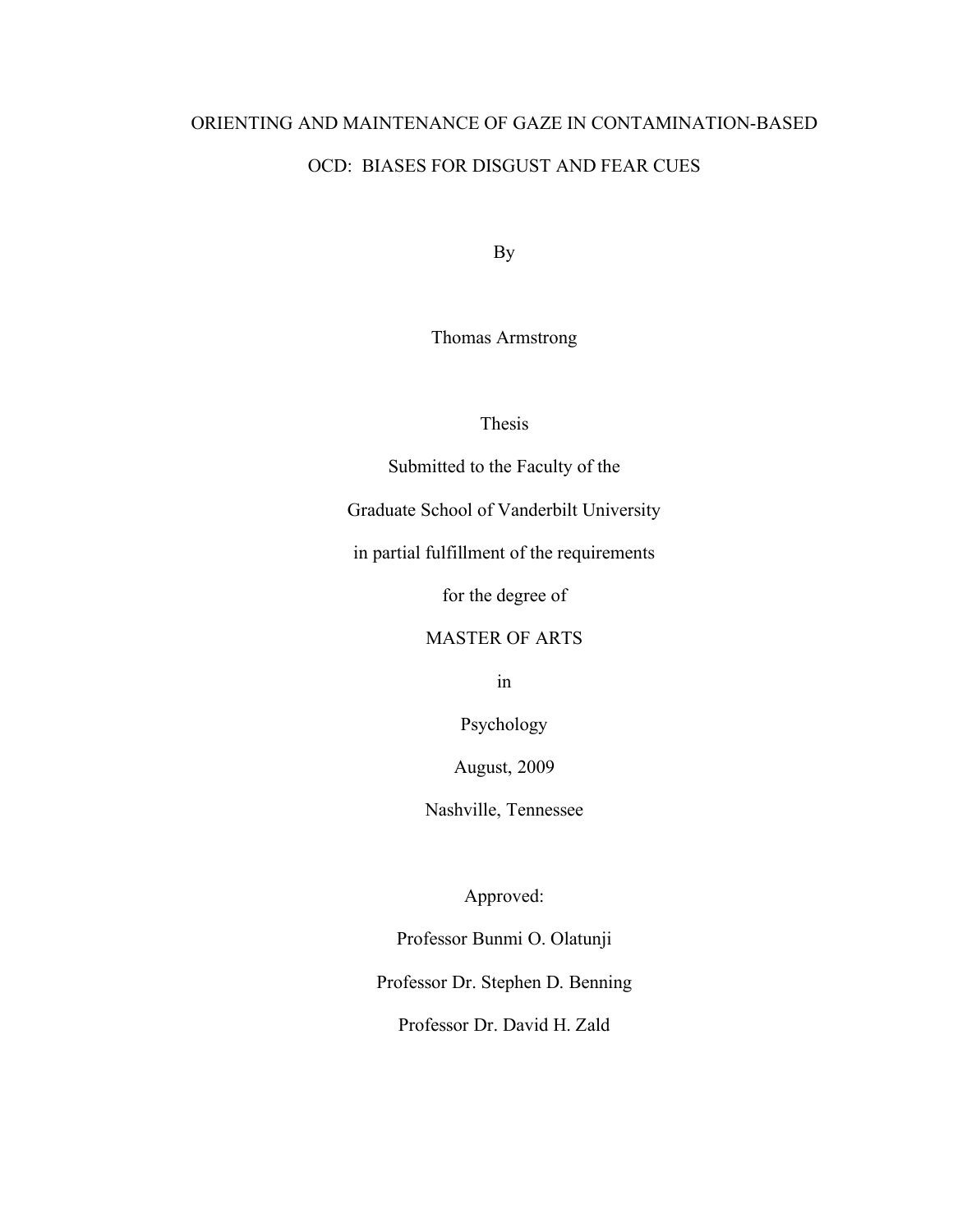# TABLE OF CONTENTS

|                | Page |
|----------------|------|
|                |      |
|                |      |
| Chapter        |      |
| $\mathbf{I}$ . |      |
|                |      |
|                |      |
|                |      |
|                |      |
| II.            |      |
|                |      |
|                |      |
|                |      |
|                |      |
|                |      |
|                |      |
|                |      |
| III.           |      |
|                |      |
|                |      |
|                |      |
|                |      |
| $IV_{i}$       |      |
|                |      |
|                |      |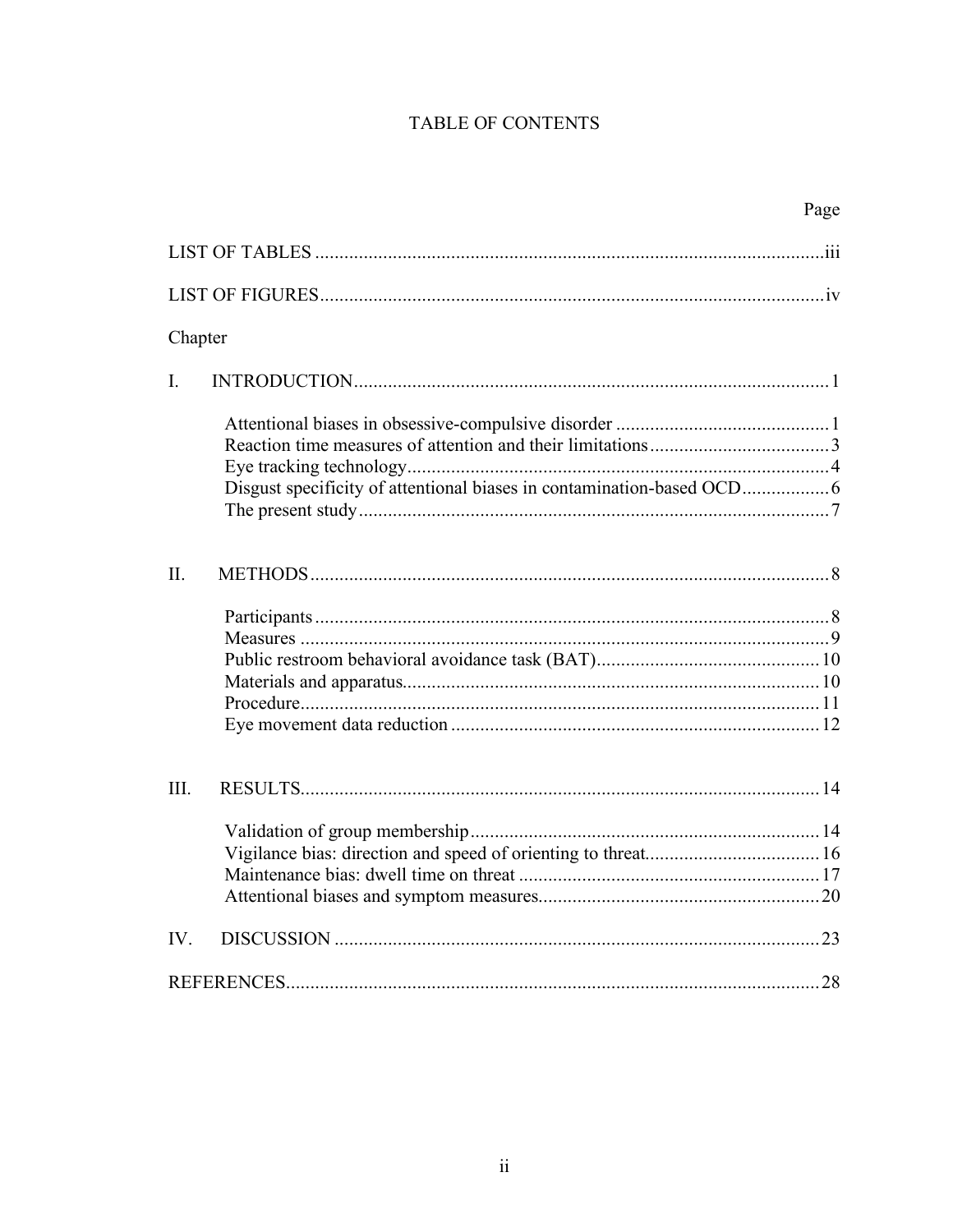# LIST OF TABLES

| Table |                                                                               | Page |
|-------|-------------------------------------------------------------------------------|------|
| 1.    | Measures of self-reported symptoms, valence of facial stimuli, and behavioral |      |
| 2.    |                                                                               |      |
| 3.    |                                                                               |      |
|       |                                                                               |      |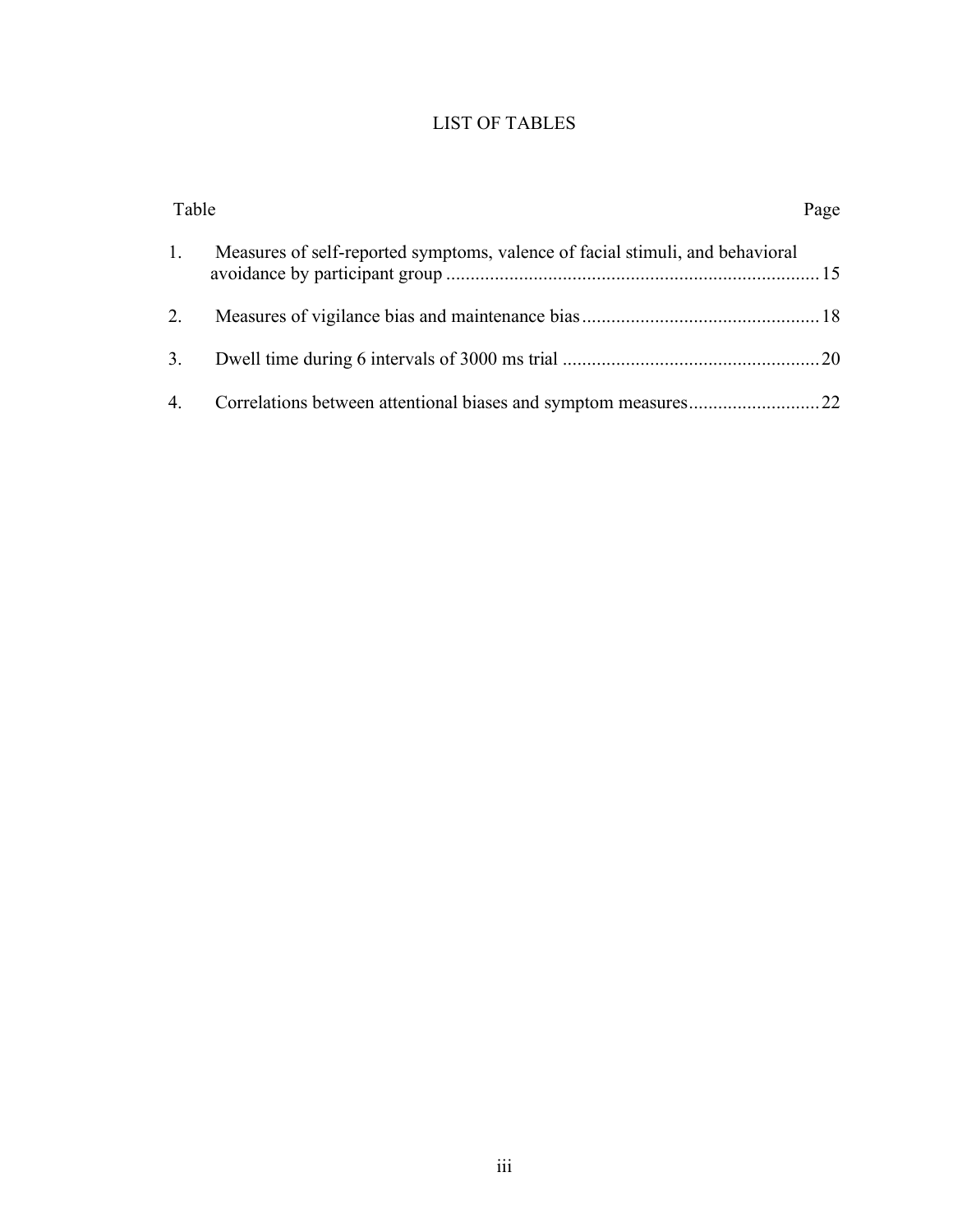# LIST OF FIGURES

| Figure |                                                                                  | Page |
|--------|----------------------------------------------------------------------------------|------|
| 1.     | Eye movement data for a high contamination fear participant, selected randomly   |      |
| 2.     | Group differences in orienting bias for disgusted, fearful, and happy facial     |      |
| 3.     | Group differences in time course of maintenance bias for disgusted, fearful, and |      |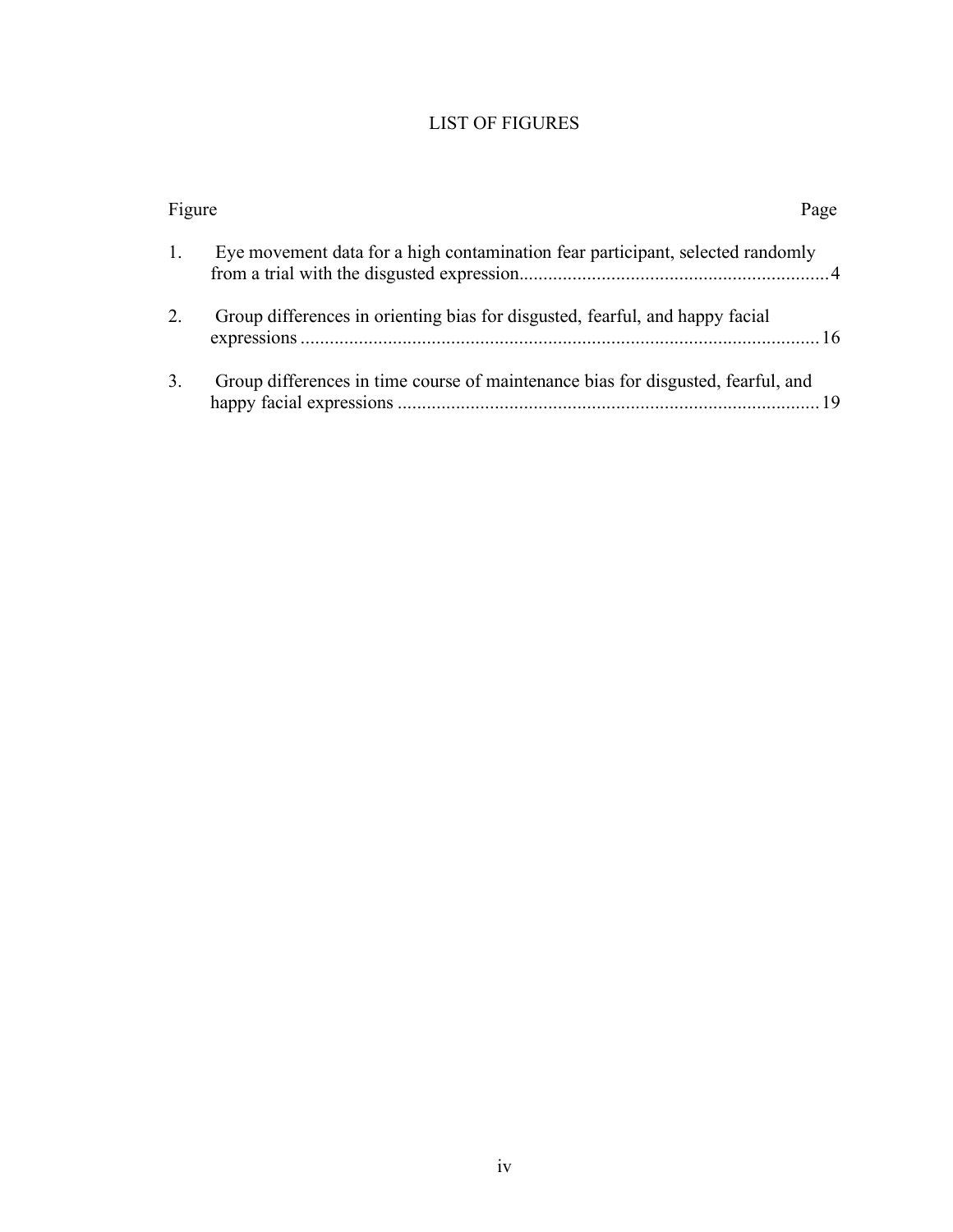#### ABSTRACT

The present study examines the extent to which attentional biases in contamination-based obsessive-compulsive disorder (OCD) are specific to disgust or fear cues, as well as the components of attention involved. Eye tracking was used to provide greater sensitivity and specificity than afforded by traditional reaction time measures of attention. Participants high (HCF;  $n = 23$ ) and low (LCF;  $n = 25$ ) in symptoms of contaminationbased OCD were presented with disgusted, fearful, or happy faces paired with neutral faces for 3 s trials. Evidence of both vigilance and maintenance-based biases for threat was found. The high group oriented attention to fearful faces but not disgusted faces compared to the low group. However, the high group maintained attention on both disgusted and fearful expressions compared to the low group, a pattern consistent across the 3 s trials. The implications of these findings for conceptualizing emotional factors that moderate attentional biases in contamination-based OCD are discussed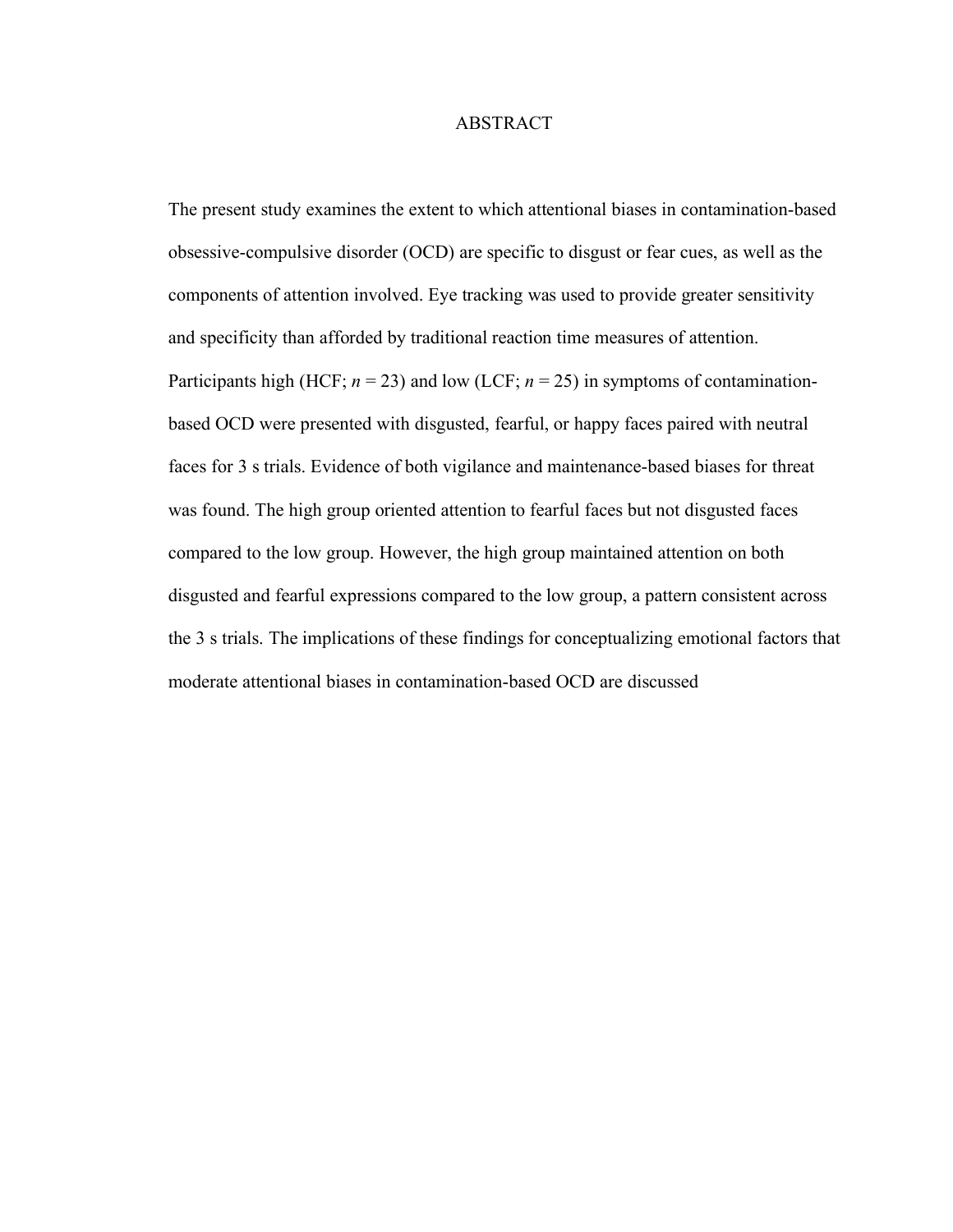#### CHAPTER I

#### INTRODUCTION

#### *Attentional biases in obsessive-compulsive disorder*

Over two decades worth of research suggests that anxiety disorders are characterized by attentional biases to threat (for review, see Bar-Haim, Lamy, Pergamin, Bakermans-Kranenburg,& van IJzendoorn, 2007). The modal finding in such research is increased allocation of attention to threatening stimuli, through biases in the orienting of attention (vigilance; Mogg & Bradley, 1998), or in the continued engagement of attention (maintenance; Weierich, Treat, & Hollingworth, 2008). Biases are typically found for disorder-specific threats, for example, social stimuli in social anxiety (faces; Garner, Mogg, & Bradley, 2006), or spider stimuli in spider phobia (Rinck & Becker, 2006). Recent research suggests that attentional biases to threat may play a causal role in the maintenance or etiology of anxiety (Koster, Fox, & MacLeod, 2009). Accordingly, experimental treatments that target attentional biases have been found to reduce symptom severity, as reflected in self-report measures and clinician ratings (Schmidt, Richey, Buckner, & Timpano 2009), as well as behavioral outcomes (Amir, Weber, Beard, Bomyea, & Taylor, 2008).

While attentional biases appear to be a cardinal feature of anxiety disorders, demonstrating such biases in obsessive-compulsive disorder (OCD) has been difficult (Summerfeldt & Endler, 1998). OCD is an anxiety disorder defined by persistent, unwanted thoughts or impulses (obsessions) that motivate rigid, excessive behaviors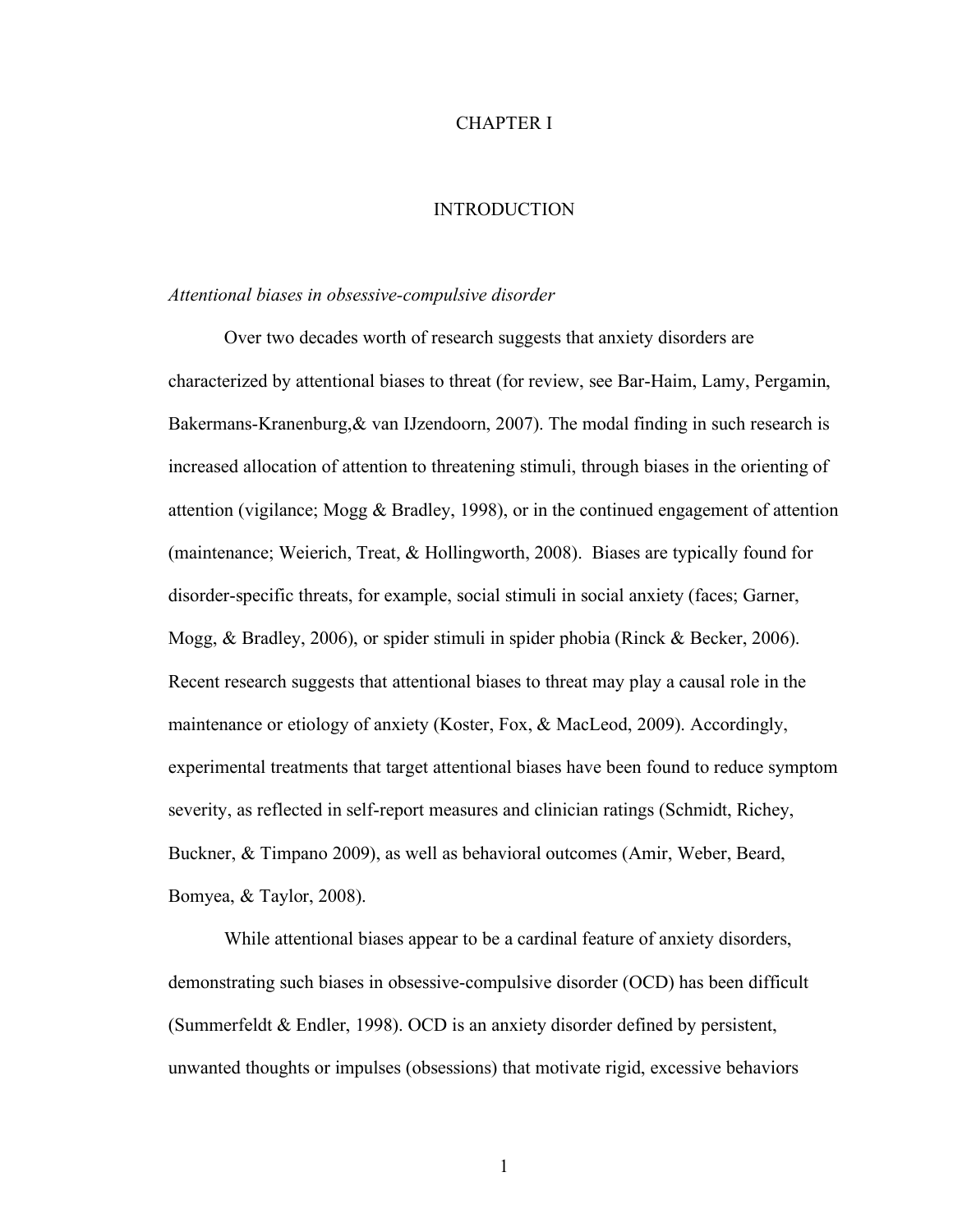(compulsions) aimed at undoing obsession-related harm (Abramowitz, Khandker, Nelson, Deacon, & Rygwall, 2006). Many have noted that OCD is an anomalous anxiety disorder, and some have even suggested that the diagnoses be reclassified (Enright  $\&$ Beech, 1990). The failure to demonstrate attentional biases to threat in OCD, across multiple studies (e.g. McNally, Riemann, Louro, Lukach, & Kim, 1992; Moritz et al., 2004; Moritz et al., 2008) may provide evidence for these positions. However, another possibility is that the heterogeneity of OCD concerns, as well as their idiosyncratic nature, has made the demonstration of attentional biases in OCD particularly difficult. Many null findings may be attributed to the use of the same or largely overlapping threat stimuli for patients with different OCD subtypes (Kampman, Keijsers, Verbraak, Naring, & Hoogduin, 2002; Kyrios & Iob, 1998; Moritz et al., 2004). In contrast, most of the studies that have demonstrated attentional biases in OCD (Amir, Najmi, & Morrison, 2009; Foa, Ilai, McCarthy, Shoyer, & Murdock, 1993; Tata, Liebowitz, Prunty, Cameron, & Pickering; 1996) have matched threat stimuli with specific OCD concerns.

#### *Reaction time measures of attention and their limitations*

In addition to problematic selection of stimuli, research on attentional biases in OCD is limited by a reliance on reaction time measures, which may fail to register, or conflate components of attention involved in biases. Many of these studies have used the Emotion Stroop task (MacLeod, 1991), in which quick and accurate responding to a word's color requires ignoring the word's meaning. Individuals with anxiety disorders show delayed color responses when words are threatening (more so than healthy controls), suggesting that anxiety disorders are characterized by increased attentional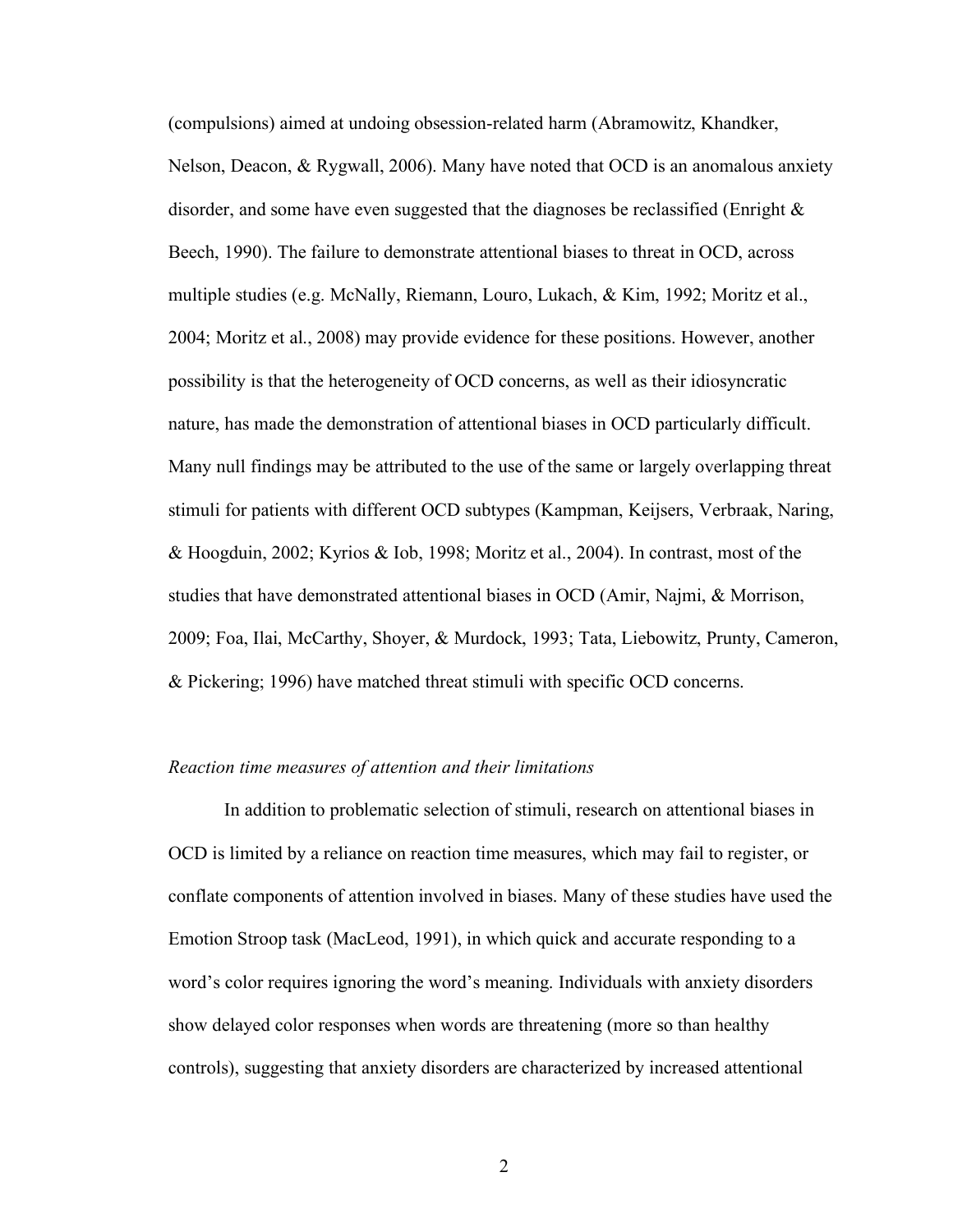engagement by threat, as well as difficulty disengaging attention from threat (Williams, Mathews, & MacLeod, 1996). However, the Emotional Stroop does not allow the demonstration of an orienting bias, as there are not multiple stimuli in different locations competing for attention. In addition, the response interference caused by emotional word content may not hinge on attentional capture, per se; instead, affect elicited by the word's meaning could delay response selection or execution by other means (MacLeod, Mathews, & Tata, 1986).

Another reaction time measure utilized in research on attentional biases in OCD is the modified Dot Probe (MacLeod et al., 1986). In this task, participants respond to a neutral "probe" placed behind one of two simultaneously presented pictures. The Dot Probe improves on the Emotional Stroop by allowing multiple stimuli to compete for the engagement, as well as the orienting of attention. Despite this improvement, reaction times in the Dot Probe task may fail to discriminate components of attention, as faster responses to probes at the location of a threatening stimulus could be the result of orienting to that location first, or of maintaining attention to that location, once fixated (Koster, Crombez, Verschuere, & De Houwer, 2004). As Weierich et al. (2008) note, the 500 ms asynchrony between stimulus onset and probe presentation used in most Dot Probe studies allows for multiple fixations during the stimulus presentation, making it unclear which component(s) of attention are responsible for decreased response latencies. In addition, the modified Dot Probe has limited ability to register biases in later stages of processing. The inhibition of detailed, elaborative processing of threat described in multiple theories of anxiety (Foa & Kozak, 1986; Mogg & Bradley, 1998) can, in theory, be measured by longer probe onset asynchronies; however, a continuous measure of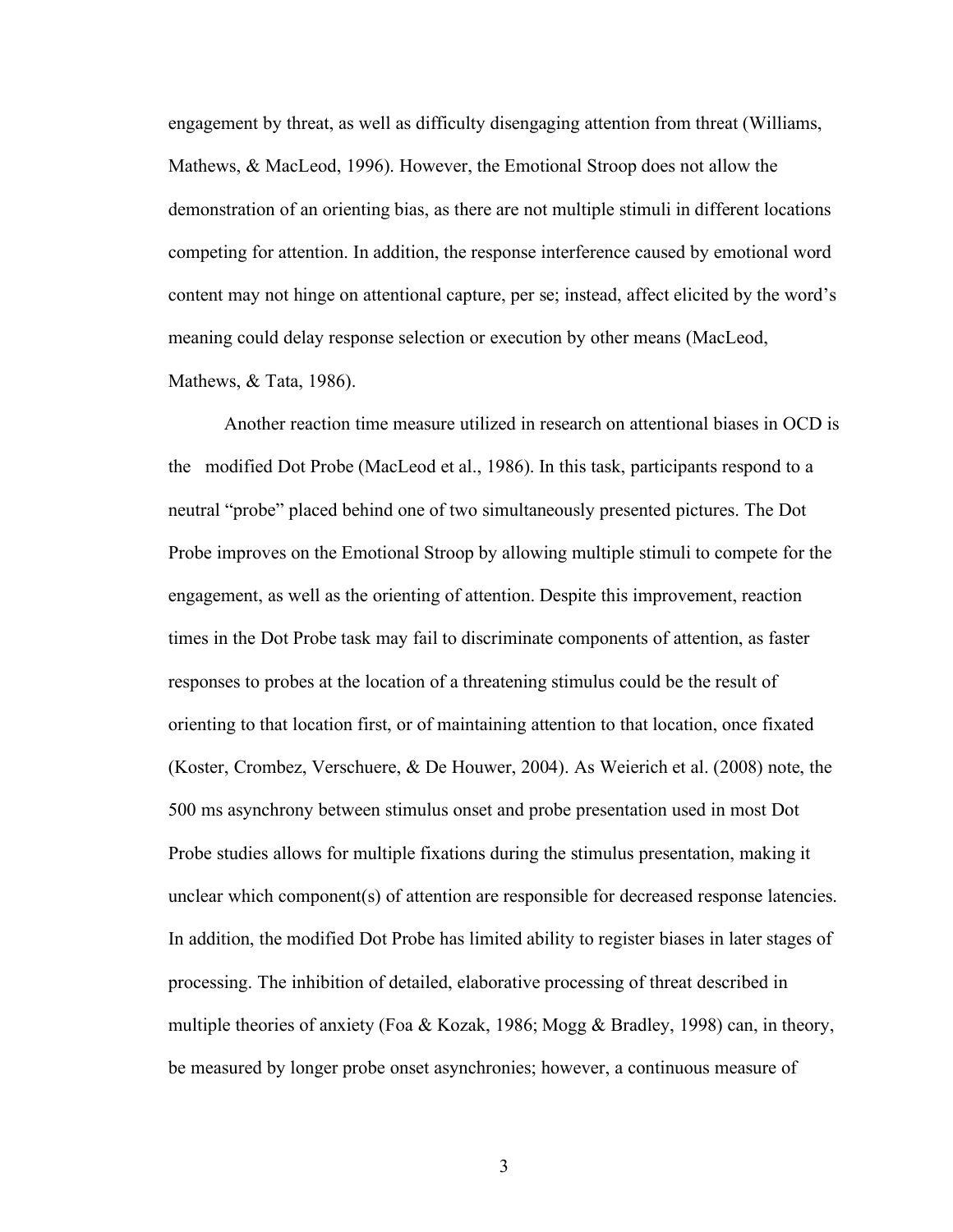attention, as opposed to the snapshot provided by reaction times, would address the question with more efficiency.



Figure 1. Eye movement data for a high contamination fear participant, selected randomly from a trial with the disgusted expression. Circles indicate fixations; diameter represents fixation duration; lines illustrate saccade sequence.

### *Eye tracking technology*

Increased allocation of attention to threat in OCD could derive from facilitated detection, reflected in biased orienting towards threat (Mogg  $\&$  Bradley, 1998); alternatively, increased attention could begin *after* detection with difficulty disengaging attention (Fox, Russo, Bowles, & Dutton, 2002), reflected in increased dwell time on threat. Weierich and colleagues (2008) note that the former "vigilance" hypothesis and the latter "maintenance" hypothesis need not be mutually exclusive, and could both account for increased allocation of attention to threat. Unfortunately, reaction time measures of attentional biases do not allow for the direct examination of vigilance and maintenance processes. However, eye tracking technology may provide the sensitivity and specificity needed to parse components of attention, and thus adequately test both vigilance and maintenance hypotheses. The eye movements registered by eye tracking are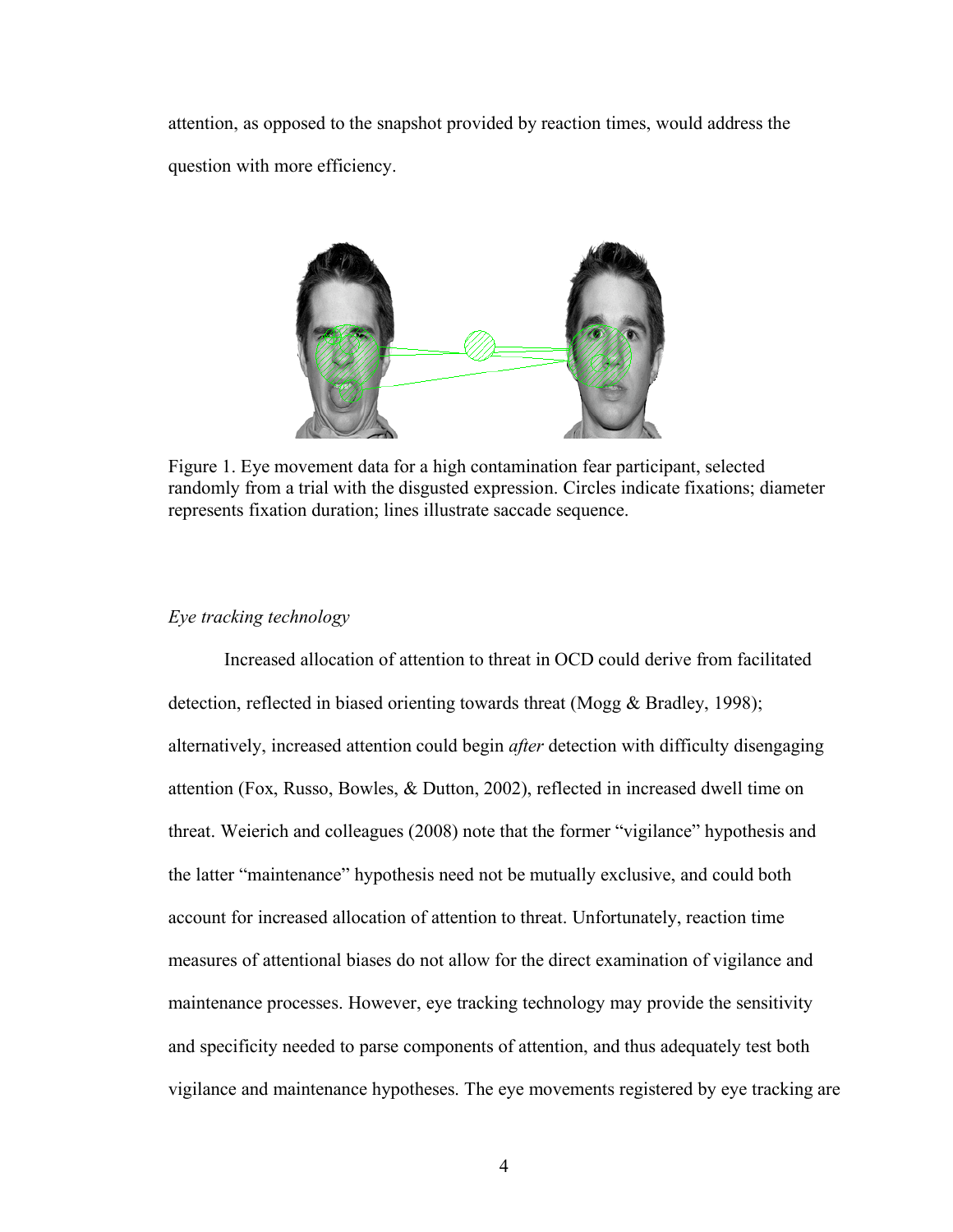more closely linked to attention than key press behavior, which occurs downstream of intervening response selection and skeletal muscle movement (Weierich et al., 2008). Indeed, eye movements are a direct indicator of overt attention, that is, the selection of stimuli for fine-grained, foveal perception. In addition to providing a highly direct measure of visual attention, eye tracking also allow continuous measurement of eye movements, with gaze location typically sampled at rates of once per 16.7 ms (60 Hz) or faster. By directly and continuously measuring eye movements (see Figure 1 for a sample scan path), eye tracking enables researchers to parse the orienting and engagement of attention, as the locations of initial fixations indicate orienting (i.e. where one looks first), while the durations of these fixations indicate the engagement of attention (i.e. how long one looks).

Eye tracking also provides richer data for the analysis of later attentional processes. Whereas extended Dot Probes trials can reveal the probability of attending to one location at a single point in time, eye tracking allows the comparison of fixation durations at multiple locations across the time course of the trial. In other words, eye tracking devices liberate the measurement of attention from the parameters of the task. The Dot Probe requires varying the presentation time of the stimulus in order to register either early or late attentional processes. Whereas additional conditions, or even studies are required to assess different components of attention or stages of processing in the Dot Probe paradigm, eye tracking can assess a multitude of attentional processes within the same trial.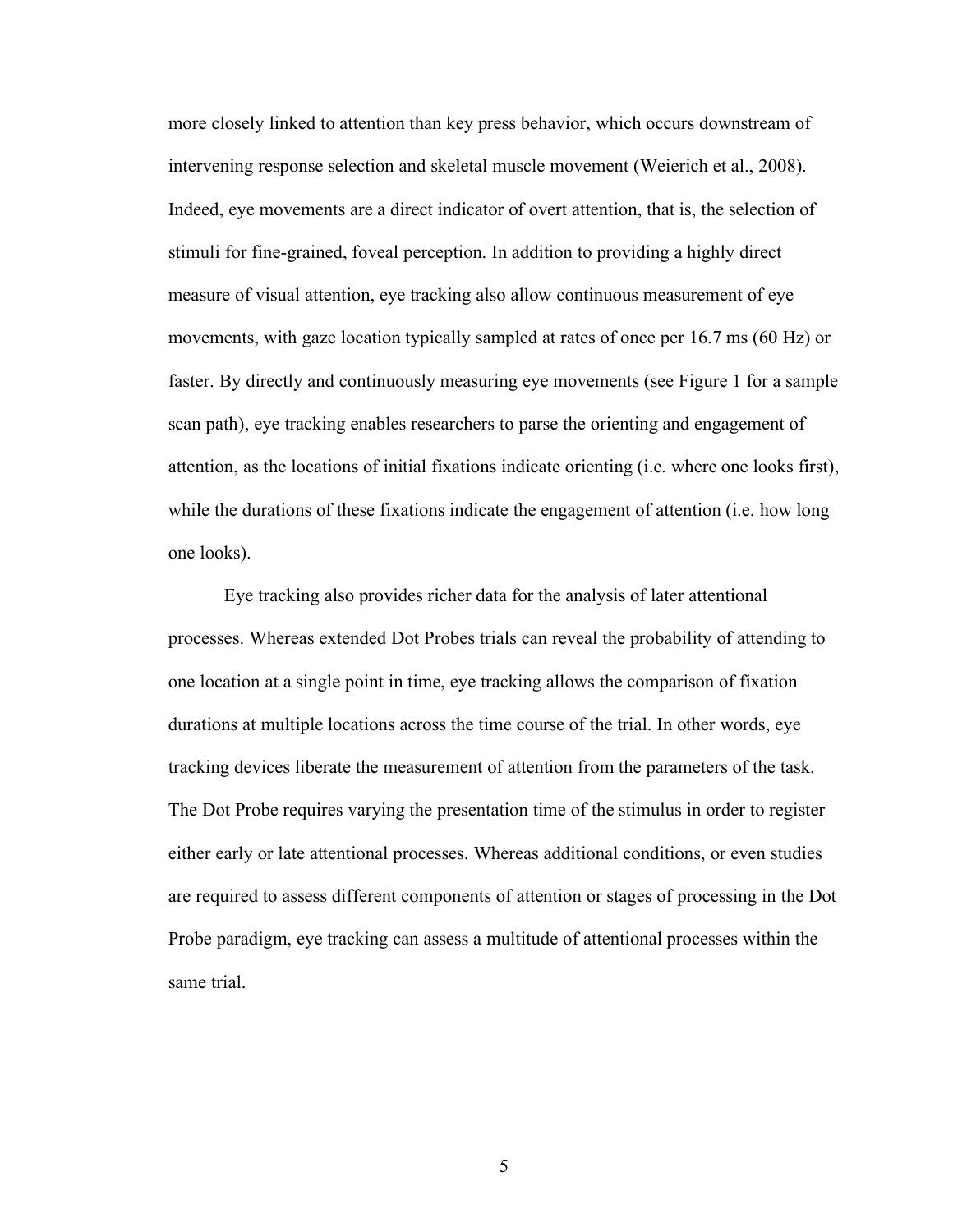#### *Disgust specificity of attentional biases in contamination-based OCD*

Although methodological limitations involving stimulus selection and reaction time measurement likely explain many failures to demonstrate attentional biases in OCD, another possibility is that attentional biases are not present in certain OCD subtypes. Some have suggested that attentional biases in OCD occur only in the contaminationbased subtype (Summerfield & Endler, 1998). Indeed, biases have been found most often in patient groups in which all (Foa et al., 1993; Tata et al., 1996) or a majority of individuals (Foa & McNally, 1986) have contamination concerns. Of the many symptom dimensions in OCD, contamination concerns are the most common (Rasmussen & Tsuang, 1986), reported by roughly 50% of patients (Rachman & Hodgson, 1980; Rasmussen & Eisen, 1992). Recent investigations of this symptom dimension have focused on the role of disgust, which is thought to serve a disease-avoidance function by motivating withdrawal from contamination threats (Matchett & Davey, 1991; Oaten, Stevenson, & Case, 2009). Some have suggested that contamination-based OCD can be understood as a fundamental dysregulation of disgust (Olatunji, Lohr, Sawchuk, & Tolin, 2007). Indeed, increased disgust sensitivity (Haidt, McCauley, & Rozin, 1994) —a construct encompassing how frequently one experiences disgust, and how distressing one finds the experience—is predictive of OCD symptom severity (e.g. Muris et al., 2000) and behavioral avoidance (e.g. Tsao  $\&$  McKay, 2004), a finding replicated in many studies, including those that controlled for trait anxiety and depression (Deacon & Olatunji, 2007; Olatunji et al., 2007). These findings suggest that in contamination-based OCD, threat may be more strongly associated with disgust than fear. As a consequence, disgust cues may modulate attention more effectively than fear cues. However, no studies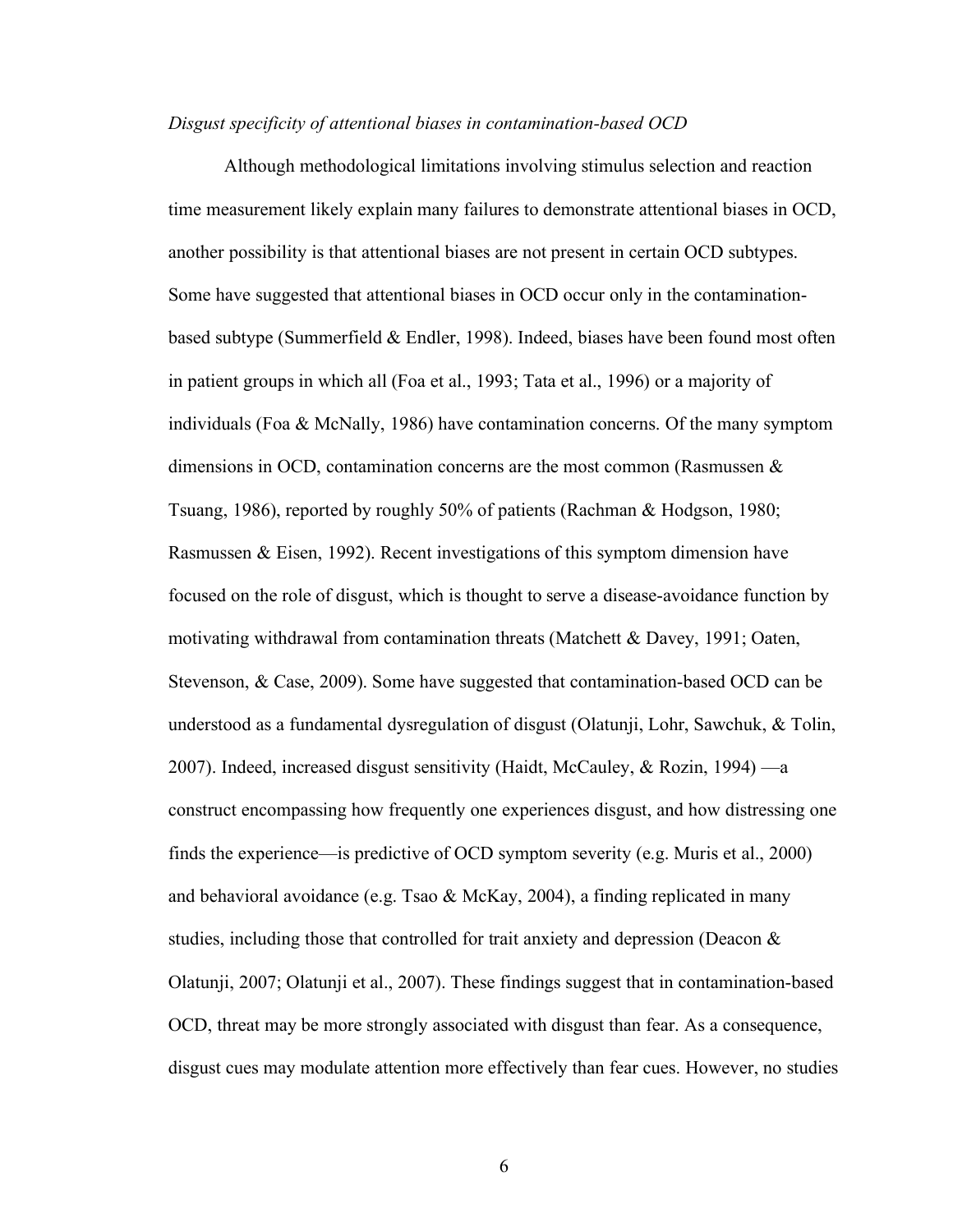have examined the differential effects of disgust and fear cues on attention in contamination-based OCD.

#### *The present study*

The present study investigated the possibility of a disgust-specific attentional bias in OCD with contamination concerns. Given that threat should be more associated with disgust than fear in the context of this disorder, we hypothesized that increased allocation of attention would occur more for disgusted faces, compared to fearful or happy faces. Facial stimuli have been used in many studies on attentional biases in anxiety disorder (e.g. Mogg, Millar, & Bradley, 2000; Garner et al., 2006) because they allow experimenters to vary emotional content while holding other stimulus attributes constant. Further, lexical stimuli used in prior research on attentional biases in OCD may have been too specific, given the idiosyncratic nature of OCD concerns. For example, Foa et al.'s (1994) finding of an attentional bias in OCD was driven by just one of the study's contamination words (*unclean)*. Amir et al. (2009) addressed this difficulty by selecting stimuli idiographically, through a prior ratings procedure. However, the present study adopts a nomothetic approach, using disgust expressions because they capture the abstract property hypothesized to unite idiosyncratic contamination concerns. Eye tracking was used to determine whether the hypothesized increase in attention to disgust cues in contamination-based OCD derived from vigilance or maintenance based biases (Weierich et al., 2008).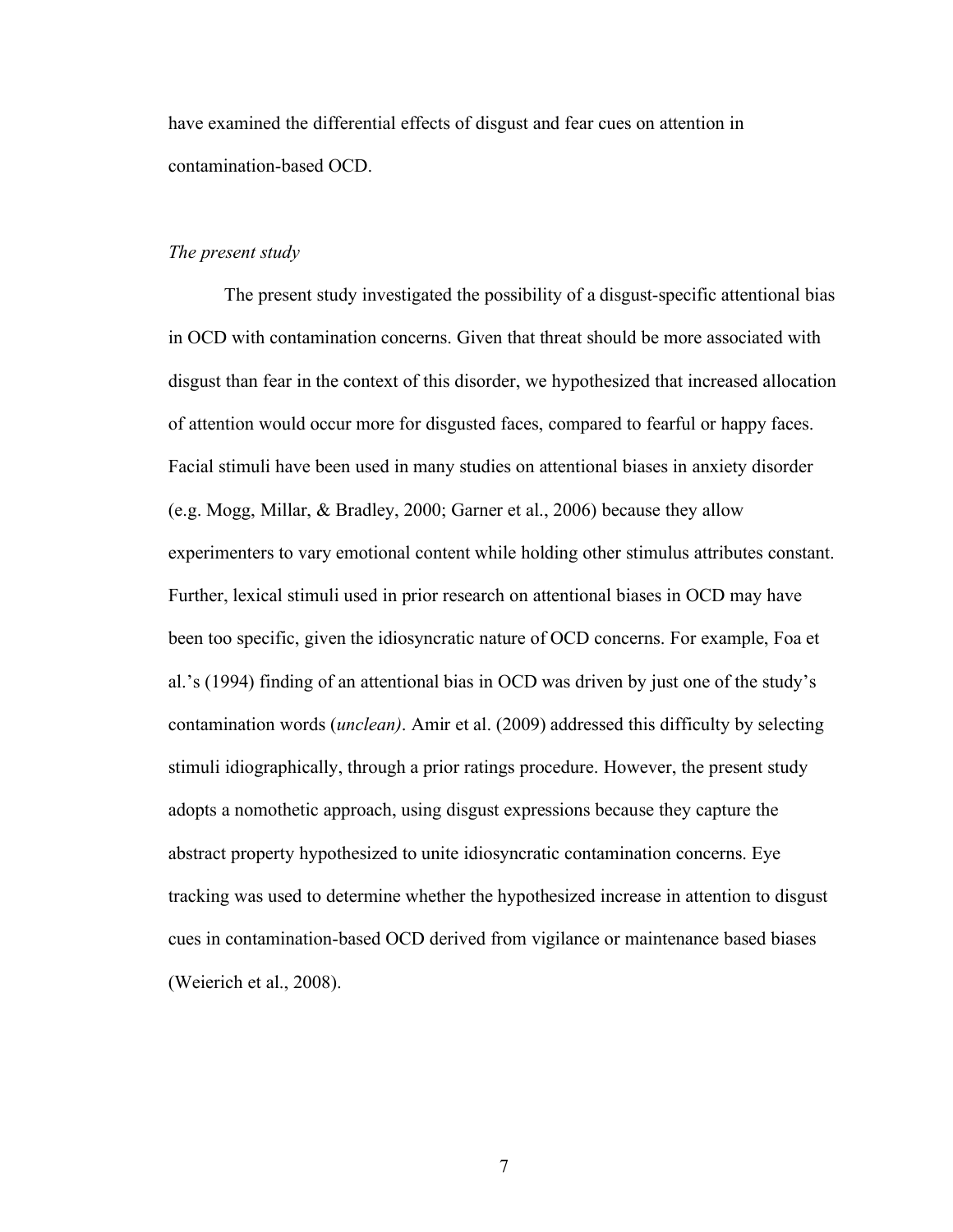#### CHAPTER II

#### **METHODS**

#### *Participants*

Three large undergraduate classes at a Southern University ( $n = 368$ ) were screened using the contamination and washing subscale of the Padua Inventory (PI; Burns, Keortge, Formea, & Sternberger, 1996), in order to identify students high and low in OCD with contamination concerns 1 . Individuals one standard deviation or more above the sample mean were recruited for the high contamination fear (HCF) group ( $n = 23$ ; mean age = 18.95,  $SD = .90$ ; % female = 78.3), while individuals one standard deviation or more below the sample mean were recruited for the low contamination fear (LCF) group ( $n = 25$ ; mean age = 19.17, SD = 1.27; % female = 60). Mean age and percent female did not significantly differ between groups.

 $<sup>1</sup>$  An important issue concerns whether the study of analogue OCD samples is relevant to</sup> understanding OCD in clinical populations. A growing literature supports the notion that OCD symptoms occur on a continuum of severity and have their origin in largely normal human processes, such as biased thinking and negative reinforcement. Thus, the model predicts that these OCD-related phenomena also occur in the general population (see Gibbs, 1996 for a review). A series of studies investigating the use of non-patient samples in the study of OCD supports this assumption. For example, Burns, Formea, Keortge, and Sternberger (1995) found that non treatment-seeking individuals who scored highly on self-report measures of OC symptoms often met diagnostic criteria for OCD, evidenced stability of symptoms over time, and exhibited similar associated symptoms features as patients diagnosed with OCD. Thus, the results of studies using analogue OC samples as in the present study are relevant to understanding symptoms of OCD patients.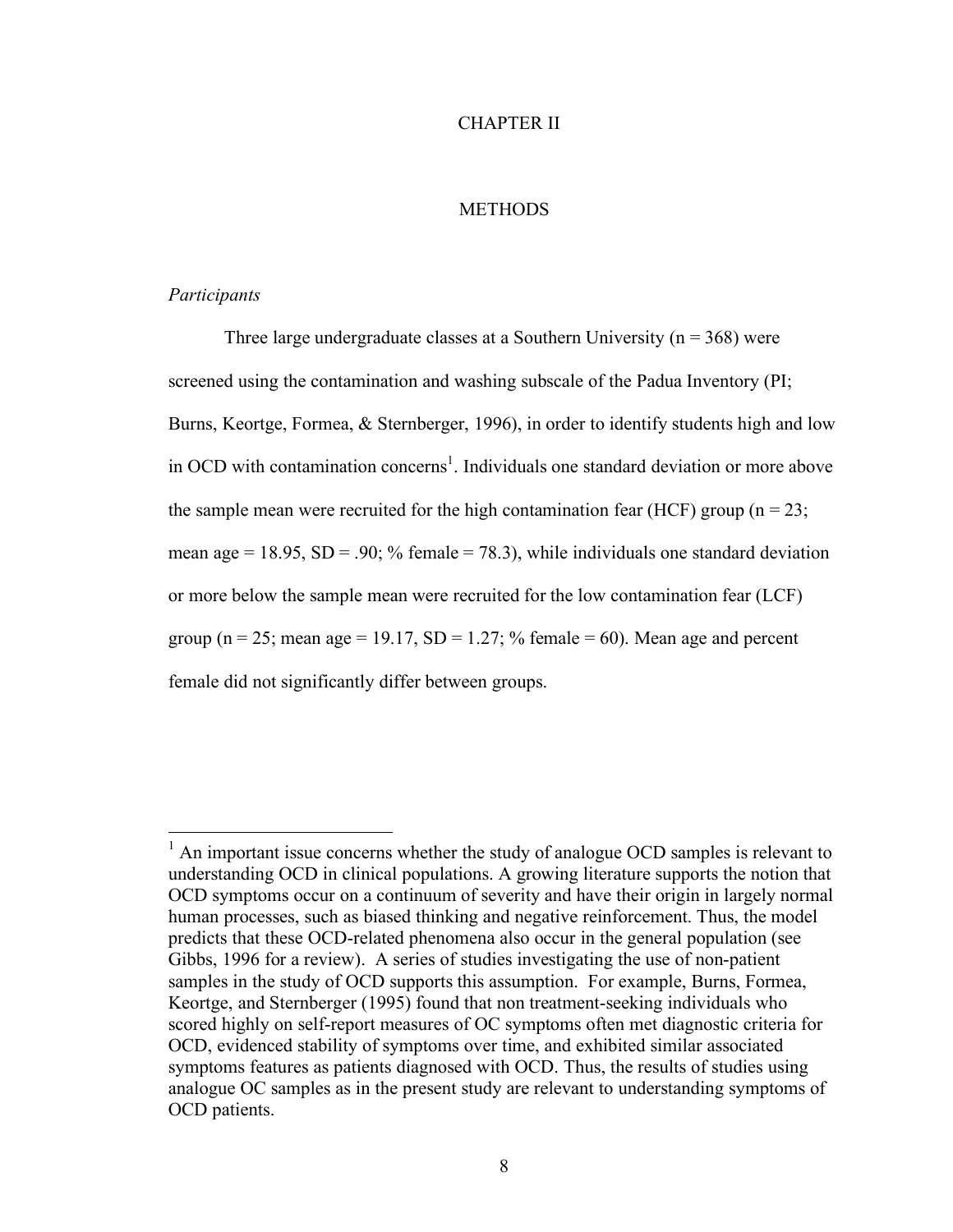#### *Measures*

The *Padua Inventory* (PI; Burns et al., 1996) contamination fear subscale is a 10 item measure of contamination obsessions and washing compulsions. The PI contamination fear subscale had an alpha coefficient of .96 in the present study.

The *Obsessive-Compulsive Inventory—Revised* (OCI–R; Foa et al., 2002) is an 18-item questionnaire assessing six types of OCD symptoms: Washing Concerns, Checking/Doubting, Obsessing, Mental Neutralizing, Ordering, and Hoarding. The OCI-R Washing concerns scale was used in the present study and had an alpha coefficient of .78.

The *State Trait Anxiety Inventory—Trait Version, Form Y* (STAI-T; Spielberger, Gorsuch, Lushene, Vagg, & Jacobs, 1983) is a 20-item scale that measures the enduring or chronic experience of anxiety. The alpha coefficient for the STAI-T was .91 in the present study.

The *Disgust Scale—Revised* (DS-R; Olatunji et al., 2007) is a 25-item questionnaire assessing sensitivity to a range of disgust elicitors, including core, animalreminder, and contamination disgust. The DS-R had an alpha coefficient of .89 in the present study.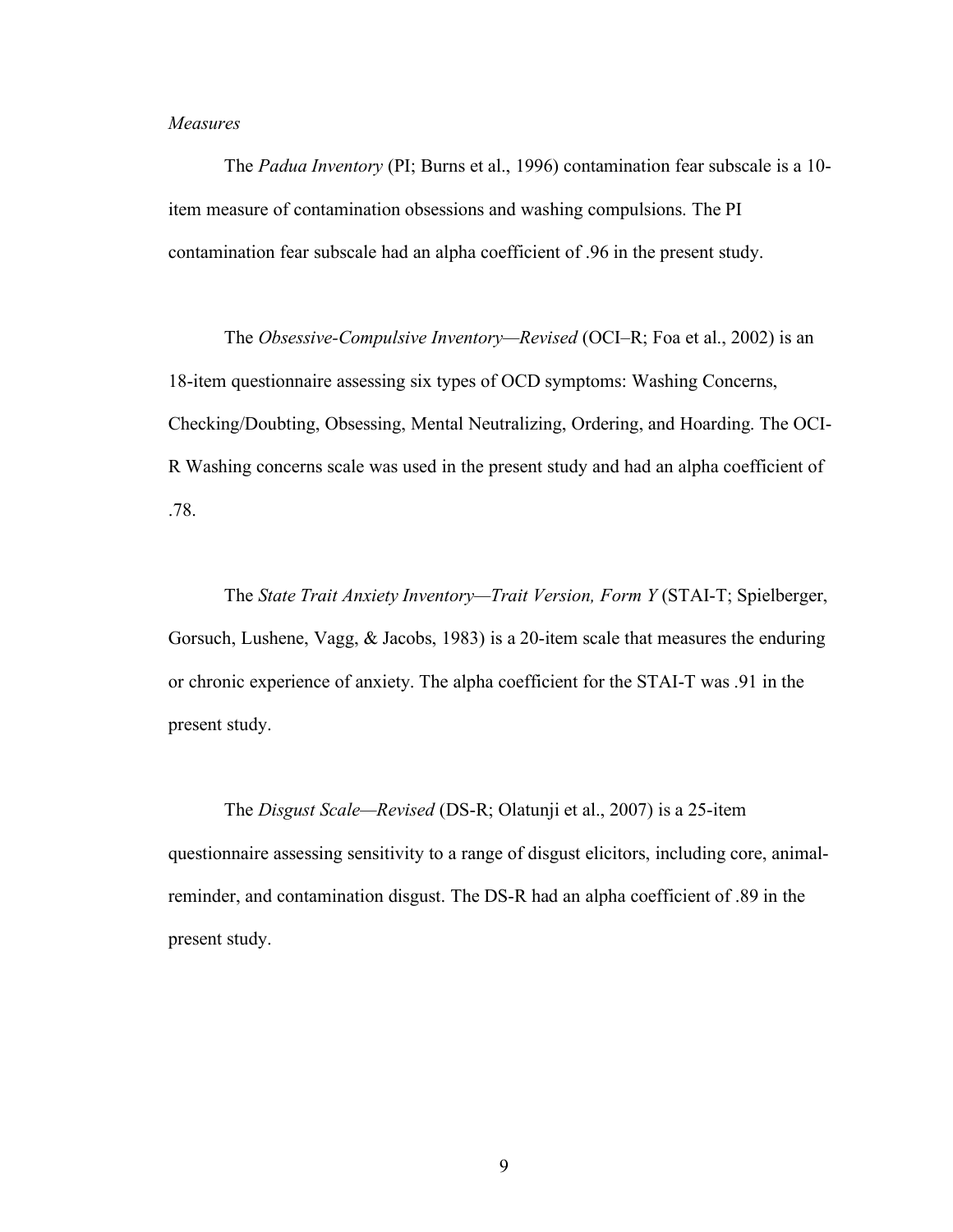#### *Public restroom behavioral avoidance task (BAT)*

Participants were led into a nearby public restroom, and were asked to touch surfaces that sampled a spectrum of perceived contamination risk. Participants were asked to touch inside of the sink, inside of the trashcan, on the seat of the toilet, and inside of the toilet (in that order). After each step, experienced distress was rated verbally on a 0 (no distress) to 10 (extreme distress) scale. If participants declined to complete a step, they were asked to imagine completing the step with their eye closed, and then provide a rating.

#### *Materials and Apparatus*

Stimuli were selected from the NimStim set of facial expressions of emotion (Tottenham et al., in press). Disgusted, fearful, happy, and neutral expressions for 8 individuals were chosen. All expressions were the open-mouth version. Images were converted to greyscale, and resized to subtend a visual angle of  $5.4^\circ \times 3.6^\circ$ . Each emotional expression (disgusted, fearful, happy) was paired twice with a neutral expression from the same individual, appearing once on each side in a 1 x 2 horizontal array. The paired images were presented against a white background, and separated by 10.1º of visual angle, from center to center (see Figure 1). Stimuli were presented using E-Prime version 1.0 software on a 17-in. widescreen monitor, with a resolution of 1280 x 1024, and a refresh rate of 60 Hz. Eye movements were recorded with the iView X RED-III system from SensoMotoric Instruments (SMI), a video-based eye tracker with a dark pupil tracking method. This system has a sampling rate of 60 Hz, and a spatial resolution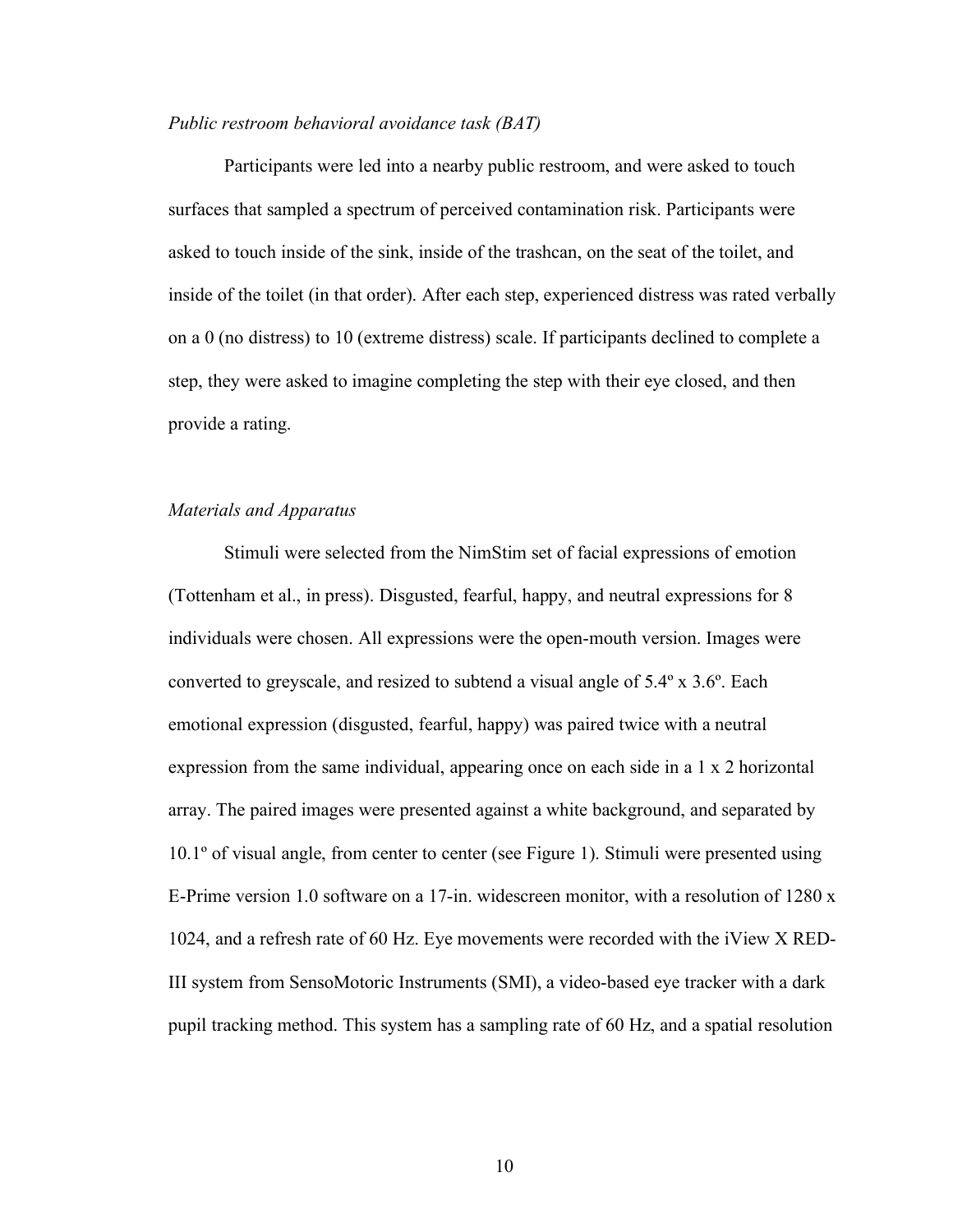of .5º-1º. Participants' heads were stabilized with a chinrest at a viewing distance of 60.5 cm.

#### *Procedure*

Following completion of measures, participants read instructions explaining the eye tracking task. The eye tracking cameras were said to measure pupil dilation during the task, to conceal the recording of gaze in order to reduce demand effects (Kellough, Beevers, Ellis, & Wells, 2008). Participants were asked to respond to the fixation target ("x" or "o") by pressing the corresponding labeled key––a task included to further obscure the purpose of the study (Caseras, Garner, Bradley, & Mogg, 2007). The fixation image offset after participants responded, or after 700 ms, depending on which occurred first. A pair of faces was then presented for 3 s, followed by an inter-trial interval of 1500, 2000, or 2500 ms, varied randomly to mitigate the monotony of the task (Garner et al., 2006). Participants were instructed to fixate on the central target prior to stimulus onset. During stimulus presentation, participants were asked to view the faces as they please, not to look away from the monitor, and not to continue looking at the fixation cross location. To minimize signal loss, participants were asked to blink only during the ITI. There were 16 practice trials, in which participants viewed pairs of neutral faces not used in the actual trials. After the practice trials, a 12-point calibration procedure was completed, followed by validation. There were 64 experimental trials, divided into 4 blocks of 16. Each block was balanced in terms of the Nimstim individual, the emotions expressed, and the sides each emotion was presented on. Stimuli were presented in a pseudo random order, in 4 distinct orders between subjects that balanced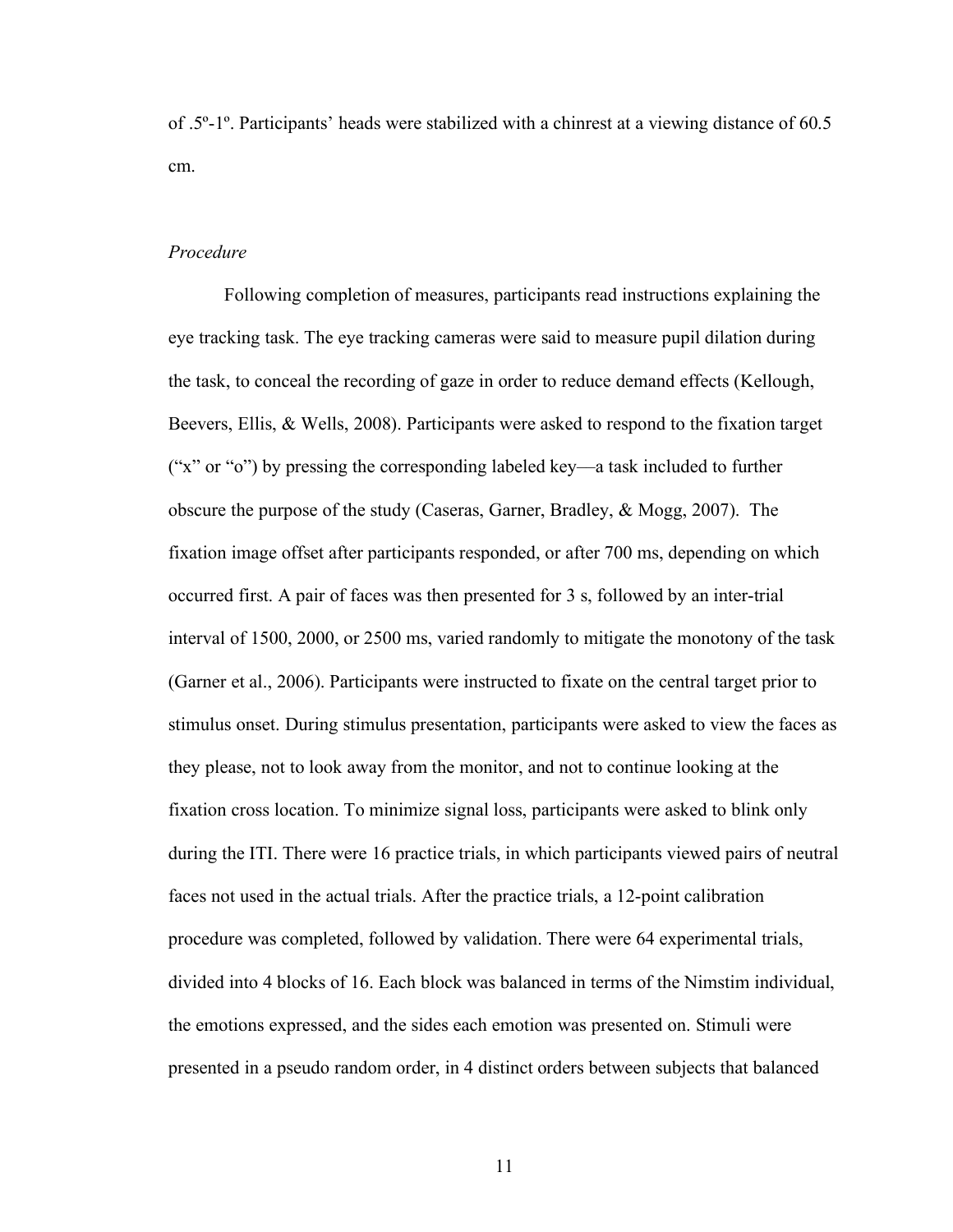the presentation order of stimuli. After each block prior to the last, participants were given a brief resting period, and then the calibration procedure was repeated. After the procedure, participants were presented with each of the 32 pictures used in the experiment, and provided ratings on how pleasant the pictures made them feel, using a bipolar scale ranging from 0 (extremely unpleasant) to 6 (extremely pleasant). Participants then completed the BAT.

### *Eye movement data reduction*

Eye movement events (saccades, fixations, blinks) were defined using BeGaze 1.0 software from SensoMotoric Industries (SMI). Gaze direction was sampled every 16.7 ms, with a fixation classified as 80 ms or more in which gaze was stable within a 1.4º radius of visual angle. Areas of interest were defined as the area of each image, as well as a circle with 1.5º radius at the location of the fixation target (central region). Inline with previous eye tracking studies (e.g. Garner et al., 2006), trials were excluded if gaze was not directed at the region of the fixation target during picture onset, if eye movements away from the central region occurred within 80 ms of picture onset, or if no eye movements were made during the trial. After removing blocks of trials with unacceptable calibration (2.83% of trials), invalid first fixations occurred on 5.82% of trials, and no eye movements were made in 0.49% of trials. Independent samples *t*-tests revealed that the amount of missing trials overall and for each emotional expression did not significantly differ between groups, *t*s (46) < .74, *p*s > .46. Kolmogorov–Smirnov tests revealed that for the eye tracking data used in analyses distributions did not significantly differ from normality.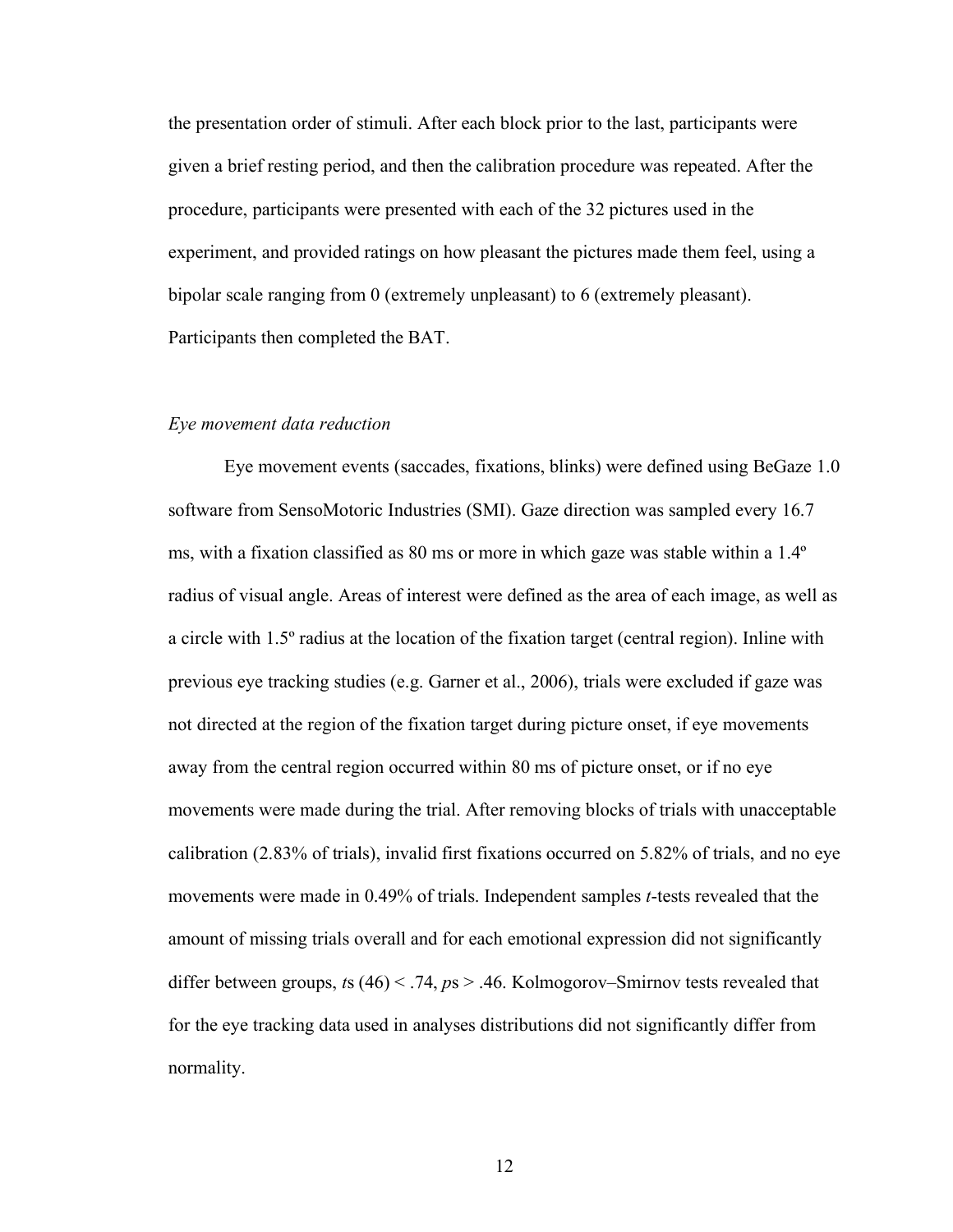Variables were formed to measure biases in vigilance and maintenance of attention for each emotional face (disgusted, fearful, happy). Vigilance was measured by examining the direction and speed of initial fixation. Directional bias was computed by counting the number of trials in which the emotion of interest captured the initial fixation, and dividing this sum by the total number of valid trials containing the emotion of interest (Garner et al., 2000). The resulting scores ranged from 0-1, with .5 (i.e. 50%) representing no bias, and scores higher than .5 reflecting a tendency to orient attention towards the emotion of interest. For trials in which the emotion of interest captured the initial fixation, the average latency to initial fixation was also computed, to assess how quickly the face was detected (Mogg et al., 2000). Biases in the maintenance of attention were measured by assessing relative gaze duration at multiple intervals across the trial. Time spent fixating the emotion of interest, minus time spent fixating the accompanying neutral face, was computed for 6 time intervals: 0-500, 500-1000, 1000-1500, 1500-2000, 2000-2500, 2500-3000 ms (Hermans, Vansteenwegen, & Eelen, 1999; Rinck & Becker, 2006).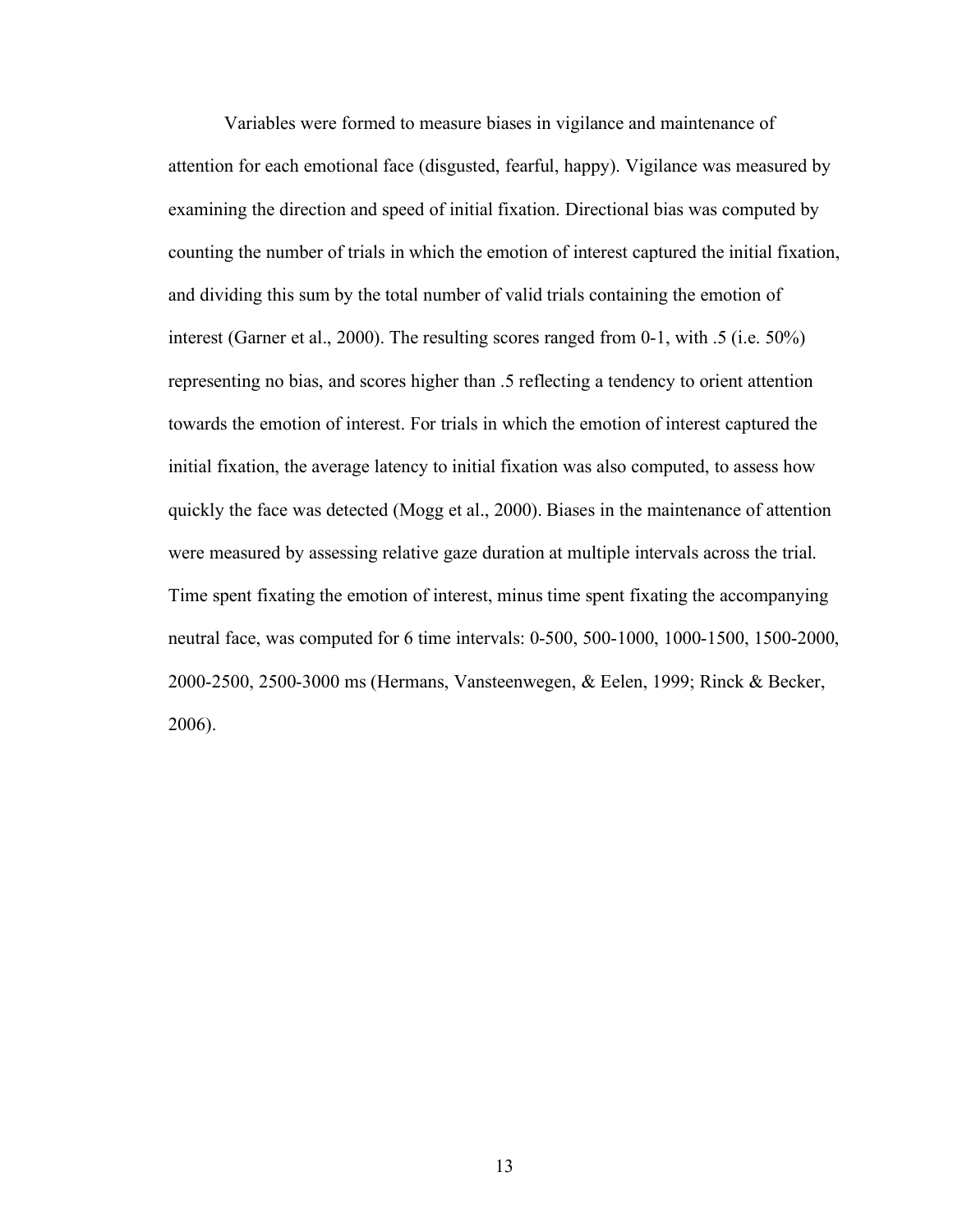#### CHAPTER III

#### RESULTS

#### *Validation of group membership*

*Self-report measures.* Independent samples *t*-tests revealed that in addition to their higher scores on the PI  $[t (46) = 20.42, p < .001]$  the HCF group was significantly higher in OCD washing symptoms  $[t(46) = 7.49, p < .001]$ . In addition, the HCF group was higher in trait anxiety  $\left[t\left(46\right) = 3.72, p < .001\right]$ , and in disgust sensitivity  $\left[t\left(46\right) = 5.74, p$ < .001]. This would suggest that our clinical analogue HCF participants are distinct from the LCF individuals (see Table 1). $<sup>2</sup>$ </sup>

*Valence ratings of faces.* A 2 (group: HCF, LCF) x 4 (emotional expression: disgusted, fearful, happy, neutral) mixed-factor Analysis of Variance (ANOVA) revealed a significant main effect of emotion  $[F(3, 126) = 188.01, p < .001, p^2 = .82]$ , qualified by a group by emotion interaction  $[F(2, 92) = 5.00, p < .01, p]^2 = .11$ . As shown in Table 1, independent-samples *t*-tests revealed that HCF individuals rated the disgusted face as marginally more unpleasant, compared to LCF individuals  $[t(42) = 1.93, p = .06]$ ; HCF individuals also rated the happy face as significantly more pleasant  $\left[t(42) = 2.08, p\right]$  $<$  0.05]. There were no group differences for ratings of fearful  $\lceil t(42) = 1.35, p > 0.05 \rceil$  or neutral  $[t(42) = .721, p > .05]$  faces

 $2^2$  Due to delays setting up the eye tracker, 4 participants were not able to complete the ratings, and 5 participants were not able to complete the behavioral avoidance task.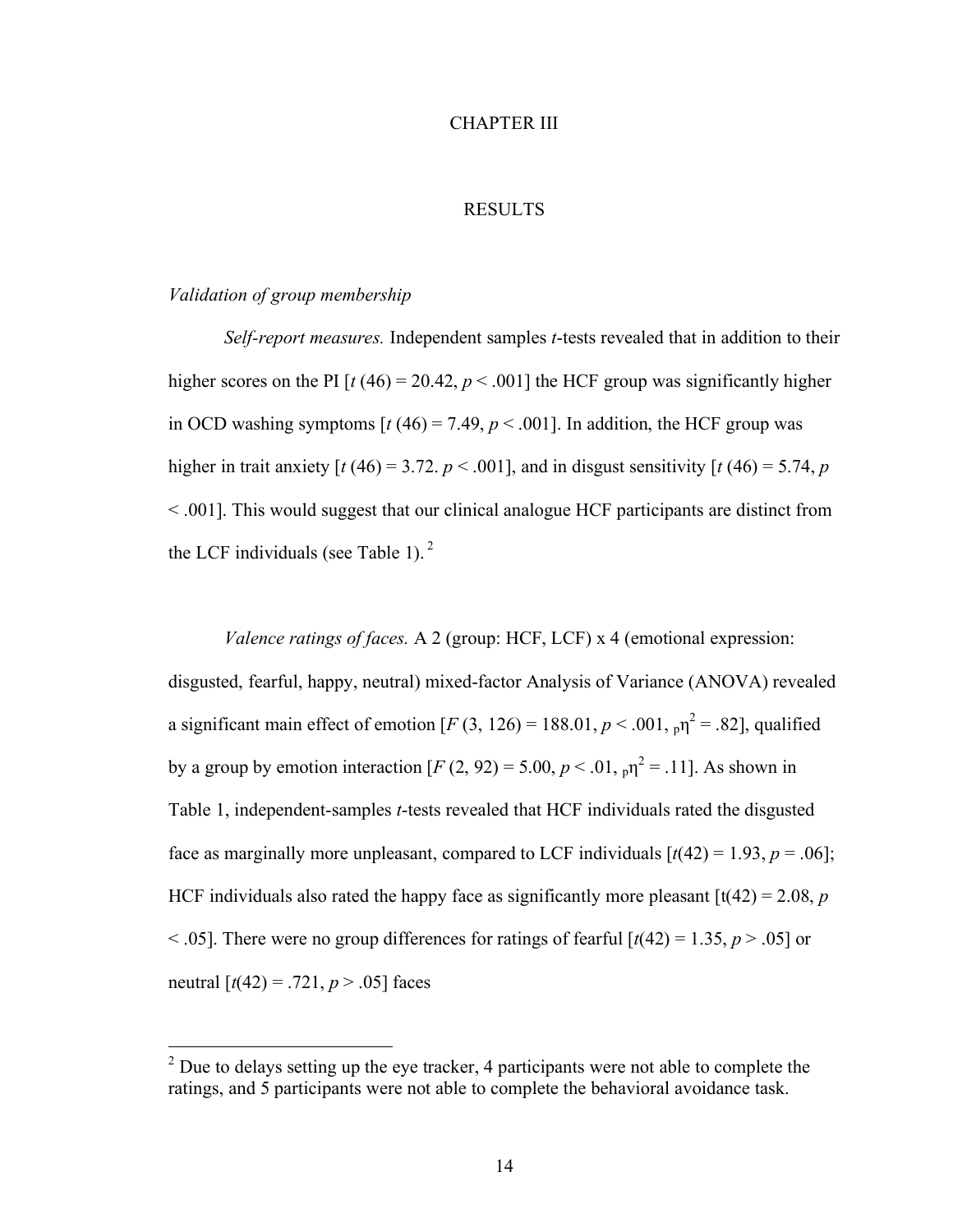| <b>Self-Report Measures</b>               | <b>HCF</b>    | <b>LCF</b>    |                  |
|-------------------------------------------|---------------|---------------|------------------|
| Measure                                   | M(SD)         | M(SD)         | $\boldsymbol{t}$ |
| <b>OCI-R Washing</b>                      | 4.43(2.23)    | 0.48(1.36)    | 7.49***          |
| DS-R                                      | 64.65 (12.62) | 42.64 (13.87) | $5.74***$        |
| <b>STAI-T</b>                             | 45.37(6.67)   | 37.91 (7.19)  |                  |
| Valence Ratings of Expressions            |               |               |                  |
| Emotion                                   | M(SD)         | M(SD)         | $\boldsymbol{t}$ |
| Disgusted                                 | 1.00(.89)     | 1.56(1.09)    | 1.93‡            |
| Fearful                                   | 1.67(1.15)    | 2.07(.81)     | 1.35             |
| Happy                                     | 4.85(.72)     | 4.34(.88)     | $2.08*$          |
| Neutral                                   | 2.63(.60)     | 2.76(.64)     | 0.72             |
| Behavioral Avoidance in a Public Restroom |               |               |                  |
| Outcome                                   | M(SD)         | M(SD)         | $\boldsymbol{t}$ |
| % Completion                              | $43\% (23)$   | 85% (20)      | $6.55***$        |
| Reported distress                         | 24.68 (7.19)  | 8.92(7.43)    | $7.17***$        |

Table 1. Means (SDs) of measures of self-reported symptoms, valence of facial stimuli, and behavioral avoidance by participant group.

*Note.* HCF = High Contamination Fear, LCF = Low Contamination Fear, OCI-R = Obsessive-Compulsive Inventory—Revised,  $DS-R =$  Disgust Scale—Revised,  $STAT =$ State Trait Anxiety Inventory—Trait Version, Form Y,  $\sharp p < .07$ ,  $\sharp p < .05$ ,  $\sharp p < .01$ , \*\*\* $p < .001$ .

*Behavioral avoidance of contamination.* As predicted, independent-samples *t*-

tests revealed that HCF individuals completed significantly fewer steps overall  $\left[t(43) =$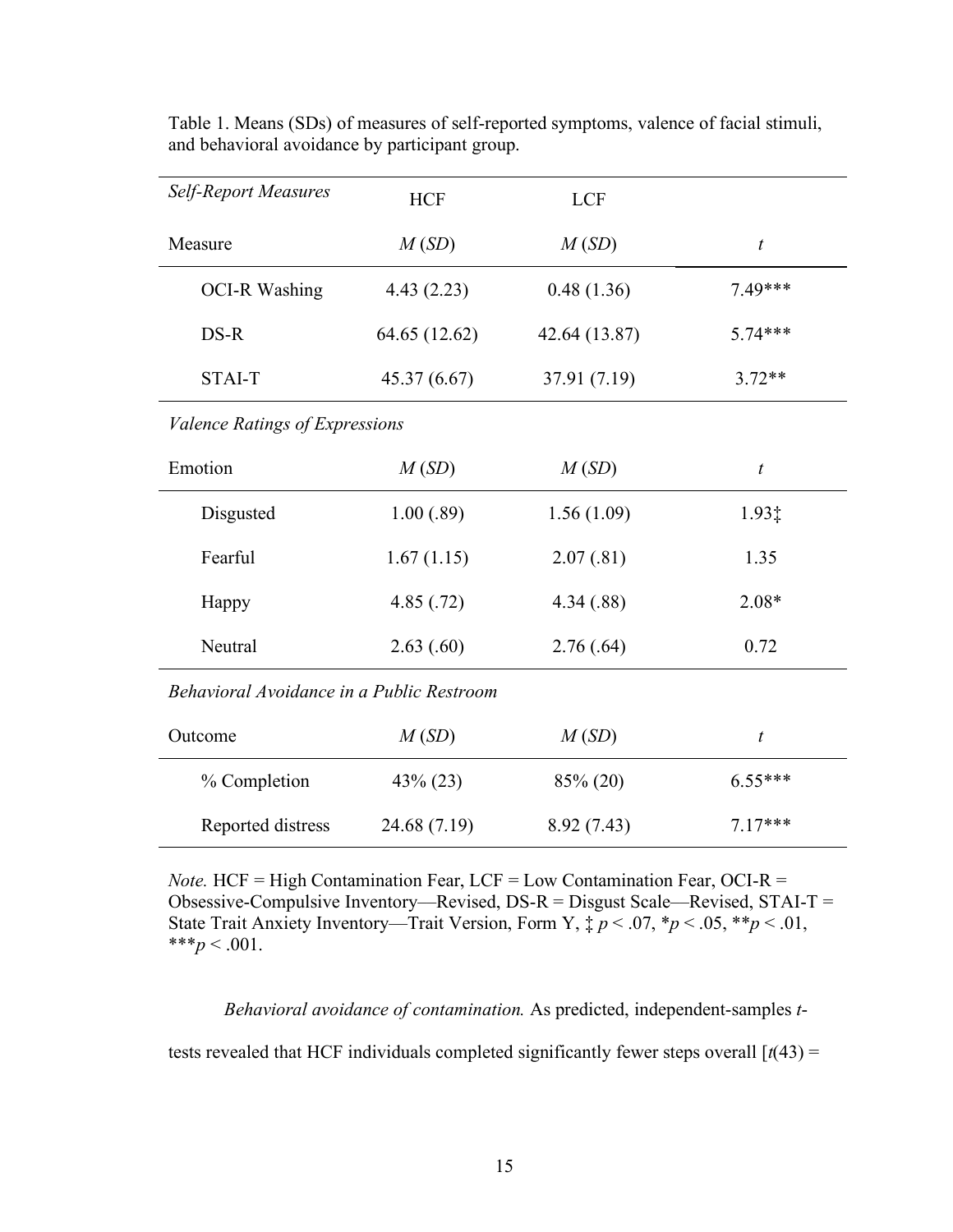6.55,  $p < .001$ ], and experienced significantly more distress overall  $\lceil t(43) = 8.92$ ,  $p <$ .001] in the public restroom (see Table 1).

#### *Vigilance bias: direction and speed of orienting to threat*

To assess vigilance for threat, orienting biases were first analyzed by entering the directional bias scores for disgusted-neutral, fearful-neutral, and happy-neutral face pairs into a 2 (group: HCF, LCF) x 3 (emotional expression: disgusted, fearful, happy) mixedfactor ANOVA. As predicted, there was a significant interaction of group and face [*F* (2,  $92$ ) = 3.82,  $p < .03$ ,  $p_1^2 = .08$ . However, a between-groups difference occurred only in the fearful face condition. As shown in Figure 2, HCF individuals oriented to the fearful face on 61% of fear trials, while LCF individuals oriented to the fearful face on 51% of trials  $[t(46) = 2.88, p < .01]$ . A 2 (group: HCF, LCF) x 3 (emotional expression: disgusted, fearful, happy) mixed-factor ANOVA on latency to first fixation did not reveal the predicted interaction of group and face  $[F(2, 92) = 1.64, p > .05, p]$ <sup>2</sup> = .02]. Group means for directional bias and latency to initial fixation are shown in Table 2.



Figure 2. Group differences in orienting bias for disgusted, fearful, and happy facial expressions. Error bars represent standard error.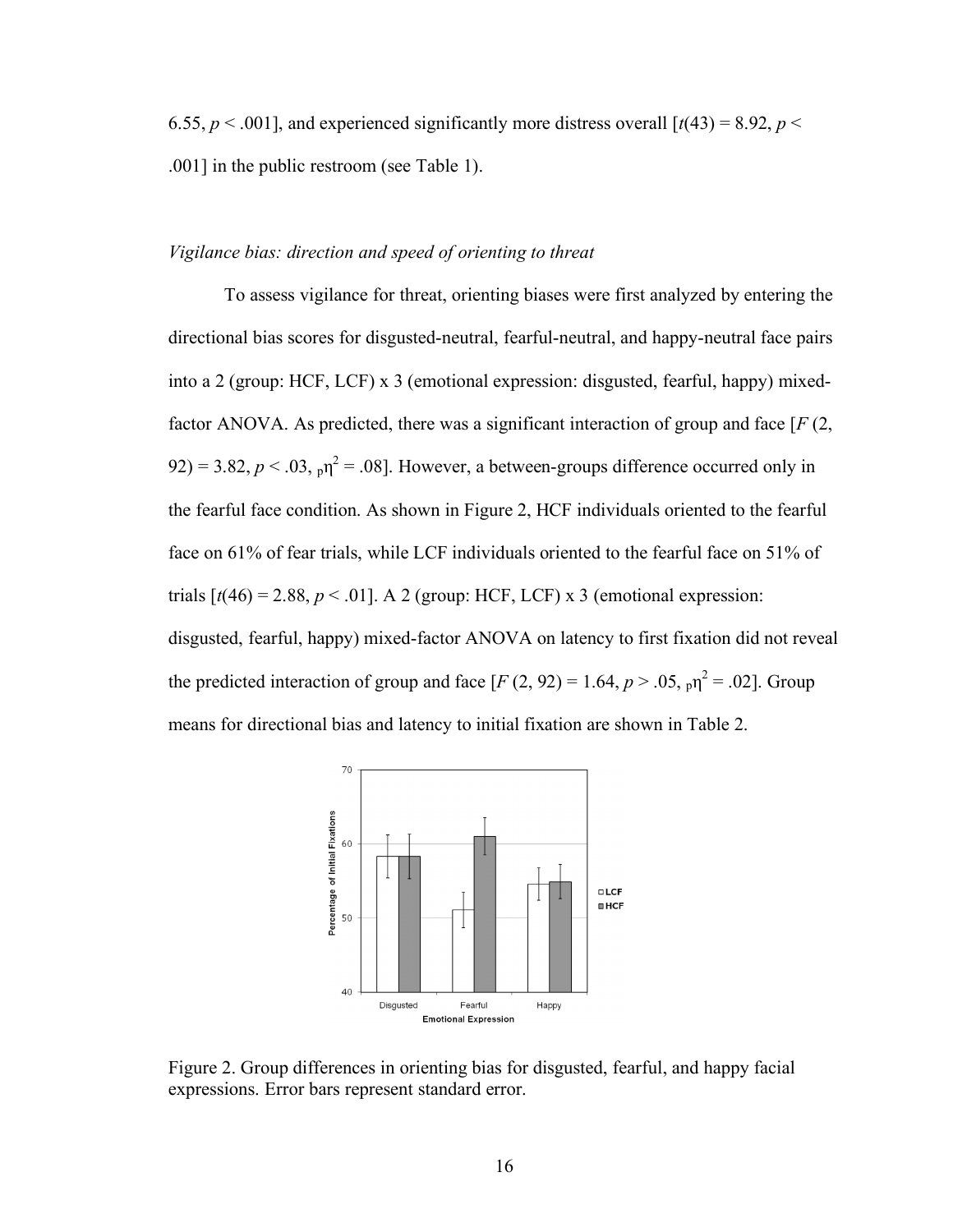#### *Maintenance bias: dwell time on threat*

A 2 (group: HCF, LCF) x 3 (emotional expression: disgust, fear, happy) x 6 (time interval: 0-500, 500-1000, 1000-1500, 1500-2000, 2000-2500, 2500-3000 ms) mixedfactor ANOVA on relative fixation duration for emotional faces at 6 time intervals was conducted to examine the maintenance of attention across the time course of the trial. There was a significant main effect of time interval  $[F (5, 230) = 8.83, p < .001, p]$ <sup>2</sup> = .16] such that participants showed greater dwell time on emotional faces at earlier compared to later time intervals. The main effects of group  $[F(1, 46) = 2.23, p > .05, p]^2$  $= .05$ ] and emotional expression [*F* (1, 46) = 2.85, *p* > .05,  $_{p}$  $\eta^{2} = .06$ ] were not significant. However, there was a significant interaction of group and emotional expression [*F* (2, 92)  $= 9.18$ ,  $p < .001$ ,  $p<sup>2</sup> = .17$ ], which was further qualified by a significant three-way interaction of group, emotional expression, and time  $[F(10, 460) = 3.05, p < .001, pT^2 =$ .06].

To investigate the significant group X emotional expression X time interval interaction, separate 2 (group: HCF, LCF) X 6 (time interval: 0-500, 500-1000, 1000- 1500, 1500-2000, 2000-2500, 2500-3000 ms) mixed-factor repeated-measures ANOVAs were conducted for each emotional expression. These analyses revealed a significant main effect of group in the disgusted expression condition  $[F(1, 46) = 7.63, p < .01, p]^2$ = .14], and in the fearful expression condition  $[F(1, 46) = 5.29, p < .03, p]$ <sup>2</sup> = .10], such that HCF individuals showed increased maintenance of attention on disgusted and fearful expressions, compared to LCF individuals, as reflected in longer fixation durations across the course of the trial, compared to accompanying neutral expressions. There was no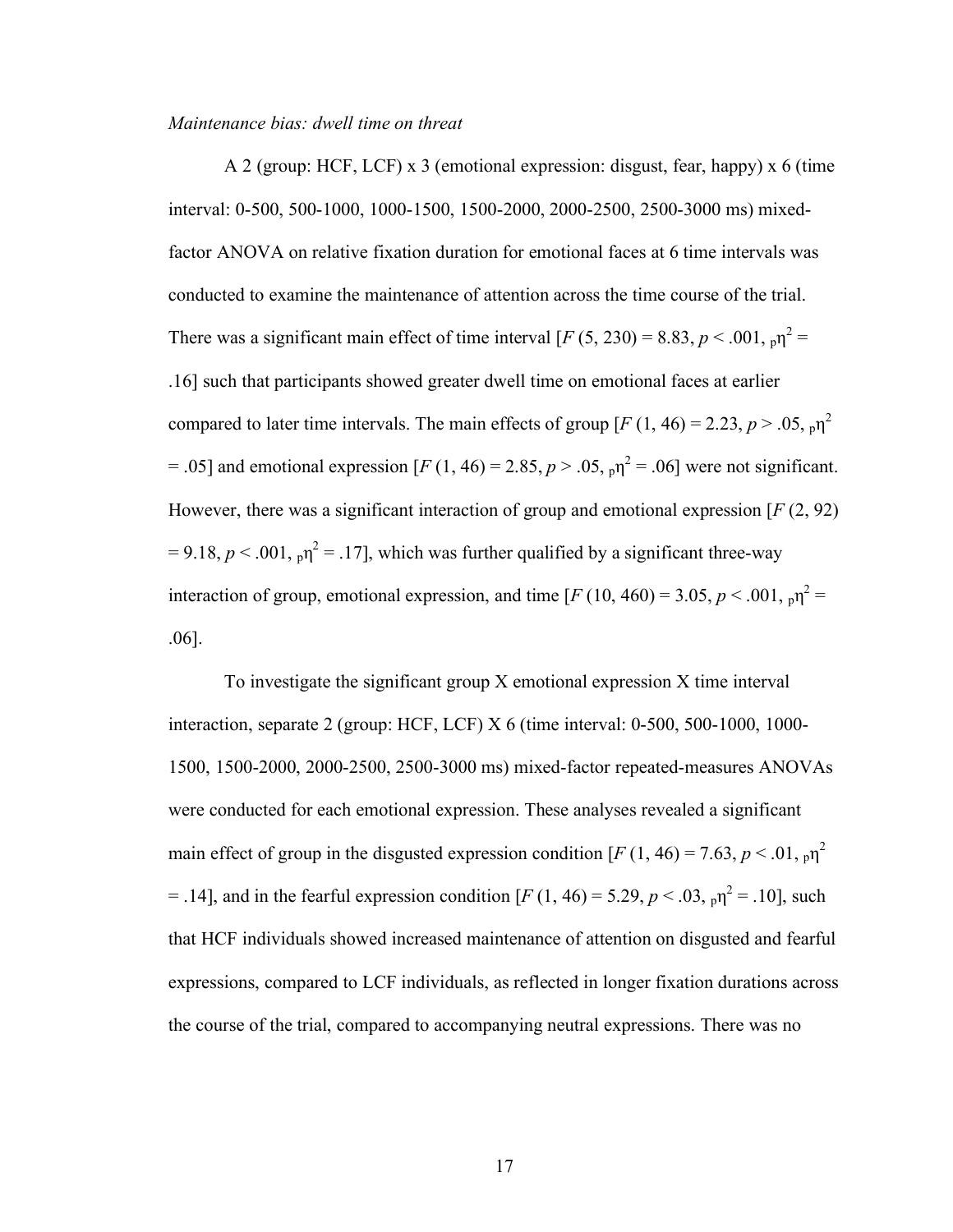main effect of group in the happy expression condition  $[F(1, 46) = 1.55, p > .05, p]^2 =$ 

.03]. Group means for total dwell time are shown in Table 2.

| Measure                             | <b>Bias</b> | Expression           |           |               |  |
|-------------------------------------|-------------|----------------------|-----------|---------------|--|
| Percentage of initial<br>fixations  | Vigilance   | Fearful<br>Disgusted |           | Happy         |  |
| <b>HCF</b>                          |             | 58.3 (14.2)          | 61(10.0)  | 55.9 $(11.0)$ |  |
| <b>LCF</b>                          |             | 58.3 (14.5)          | 51(13.0)  | 55.6 $(11.0)$ |  |
| Latency to initial fixation<br>(ms) | Vigilance   |                      |           |               |  |
| <b>HCF</b>                          |             | 306(59)              | 366 (224) | 323 (96)      |  |
| <b>LCF</b>                          |             | 327 (138)            | 327 (107) | 314 (97)      |  |
| Dwell time (ms)                     | Maintenance |                      |           |               |  |
| <b>HCF</b>                          |             | 535 (419)            | 450 (345) | 264 (364)     |  |
| <b>LCF</b>                          |             | 152 (528)            | 135 (568) | 418 (477)     |  |

Table 2 Means (SDs) for measures of vigilance bias and maintenance bias

*Note.* HCF = High Contamination Fear, LCF = Low Contamination Fear; dwell times for emotional expressions are relative to accompanying neutral expression.

Main effects of time interval for each emotional expression were also observed [disgusted: *F* (5, 230) = 8.47, *p* < .001,  $_{p}n^{2}$  = .16; fearful: *F* (5, 230) = 2.97, *p* < .03,  $_{p}n^{2}$  = .06; happy:  $F(5, 230) = 2.43$ ,  $p < .04$ ,  $p\eta^2 = .05$ . This main effect was qualified by a group by time interval interaction only in the happy expression condition,  $[F(5, 230) =$ 4.07,  $p < 0.01$ ,  $p\eta^2 = 0.08$ . In the HCF group, there was a significant linear trend [*F* (1, 24)  $= 5.36, p < .03, p<sup>2</sup> = .18$ ] indicating that dwell time on the happy face decreased from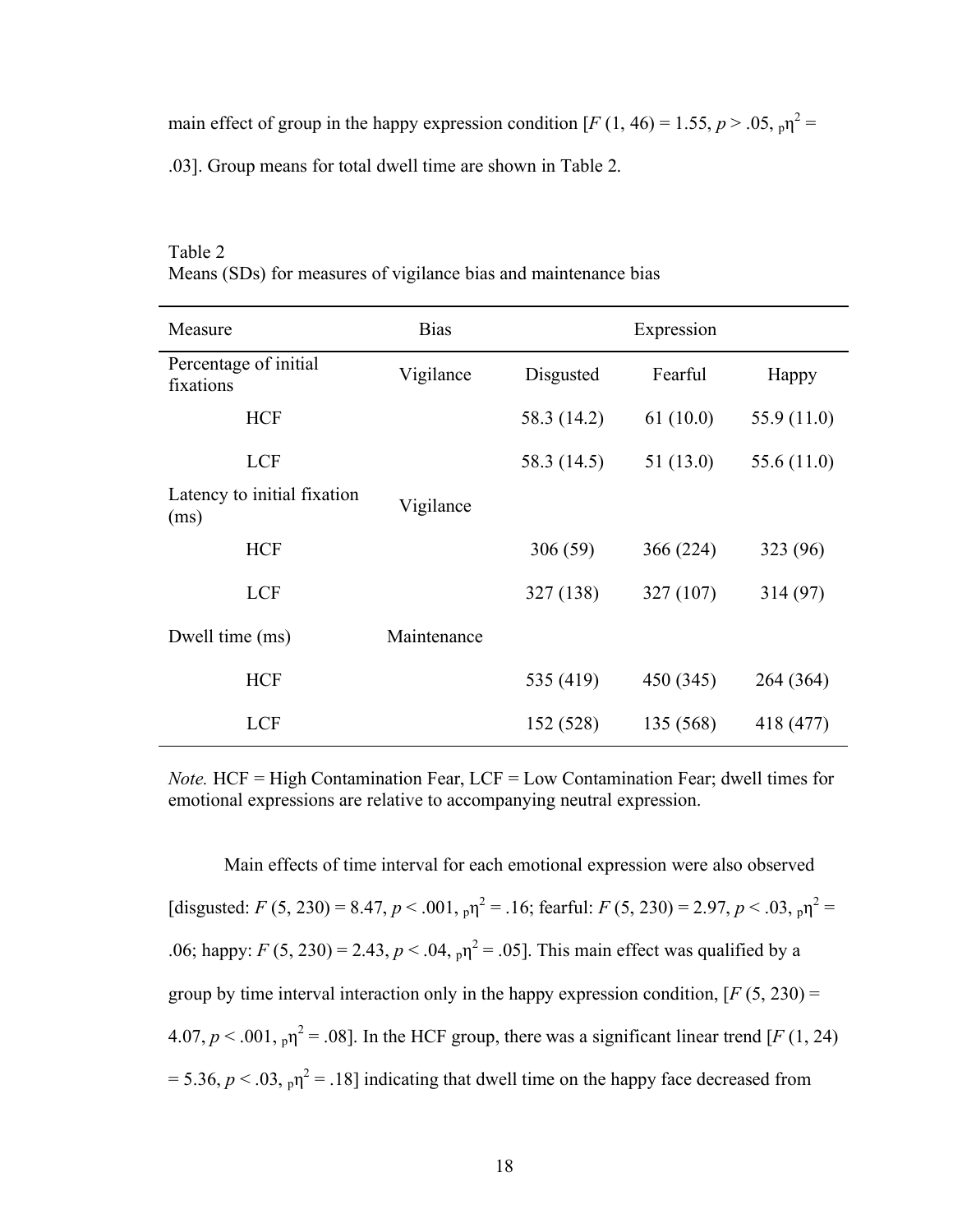earlier to later time intervals. In the LCF group, there was also a significant linear trend  $[F(1, 24) = 5.74, p < .03, p\eta^2 = .21]$ , however, in the opposite direction, indicating that dwell time on the happy face increased from earlier to later time intervals (see Figure 3). Group comparisons at each time interval revealed that significant differences emerged in the last second of the trial, with no significant differences during the first 2000 ms, but significant difference from 2000-2500 ms  $[t(46) = 2.88, p < .01]$  and from 2500-3000 ms  $[t(46) = 2.88, p < .04]$ , such that the LCF group dwelled more on the happy face compared to the HCF group. Group means for dwell time during each interval are shown in Table  $3<sup>3</sup>$ 



Figure 3. Group differences in time course of maintenance bias for disgusted, fearful, and happy facial expressions. Error bars represent standard error.

<sup>&</sup>lt;sup>3</sup> Including the STAI-T as a covariate did not significantly attenuate any of the present findings, suggesting that negative affect alone does not account for group differences in the attentional biases observed.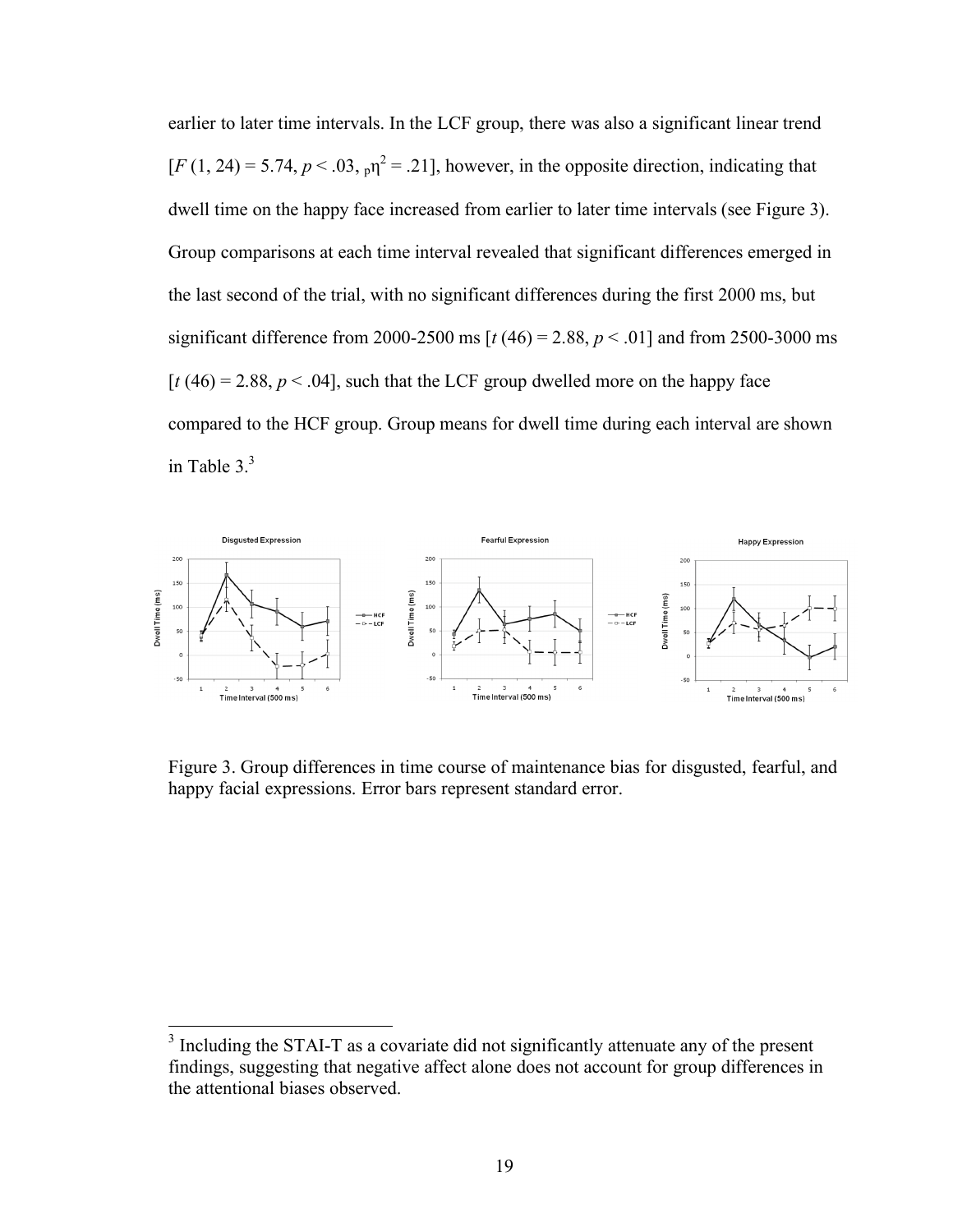| Time Interval |            |                 |                       |                     |                     |                     |                     |  |  |
|---------------|------------|-----------------|-----------------------|---------------------|---------------------|---------------------|---------------------|--|--|
| Expression    | Group      | $0 - 500$<br>ms | $500 -$<br>1000<br>ms | 1000-<br>1500<br>ms | 1500-<br>2000<br>ms | 2000-<br>2500<br>ms | 2500-<br>3000<br>ms |  |  |
| Disgusted     | <b>HCF</b> | 39(47)          | 167(105)              | 107(124)            | 91 (150)            | 60(108)             | 71 (123)            |  |  |
|               | <b>LCF</b> | 41 (52)         | 116(142)              | 36(148)             | $-23(110)$          | $-21(161)$          | 3(159)              |  |  |
|               |            |                 |                       |                     |                     |                     |                     |  |  |
| Fearful       | <b>HCF</b> | 43 (38)         | 135(110)              | 64 (125)            | 75 (106)            | 85 (106)            | 49 (98)             |  |  |
|               | <b>LCF</b> | 18 (48)         | 49 (141)              | 52 (152)            | 6(137)              | 5(153)              | 5(125)              |  |  |
|               |            |                 |                       |                     |                     |                     |                     |  |  |
| Happy         | <b>HCF</b> | 27(44)          | 120(120)              | 66 (120)            | 33 (132)            | $-2(114)$           | 20(124)             |  |  |
|               | <b>LCF</b> | 27(48)          | 69 (106)              | 56 (121)            | 65 (134)            | 100(132)            | 100(137)            |  |  |

| Table 3 |                                                                |  |  |  |  |
|---------|----------------------------------------------------------------|--|--|--|--|
|         | Means (SDs) for dwell time during 6 intervals of 3000 ms trial |  |  |  |  |

*Note.* HCF = High Contamination Fear, LCF = Low Contamination Fear; dwell times for emotional expressions are relative to accompanying neutral expression.

### *Attentional biases and symptom measures*

Correlations between indices of attentional biases and symptom measures are given in Table 4. In the HCF group, there was a marginal relationship between orienting toward disgusted expressions and symptoms of contamination-based OCD, as revealed by the OCI-R Washing subscale  $(r = .36, p < .10)$ , such that increased orienting toward disgusted expressions was associated with increased washing symptoms. In the LCF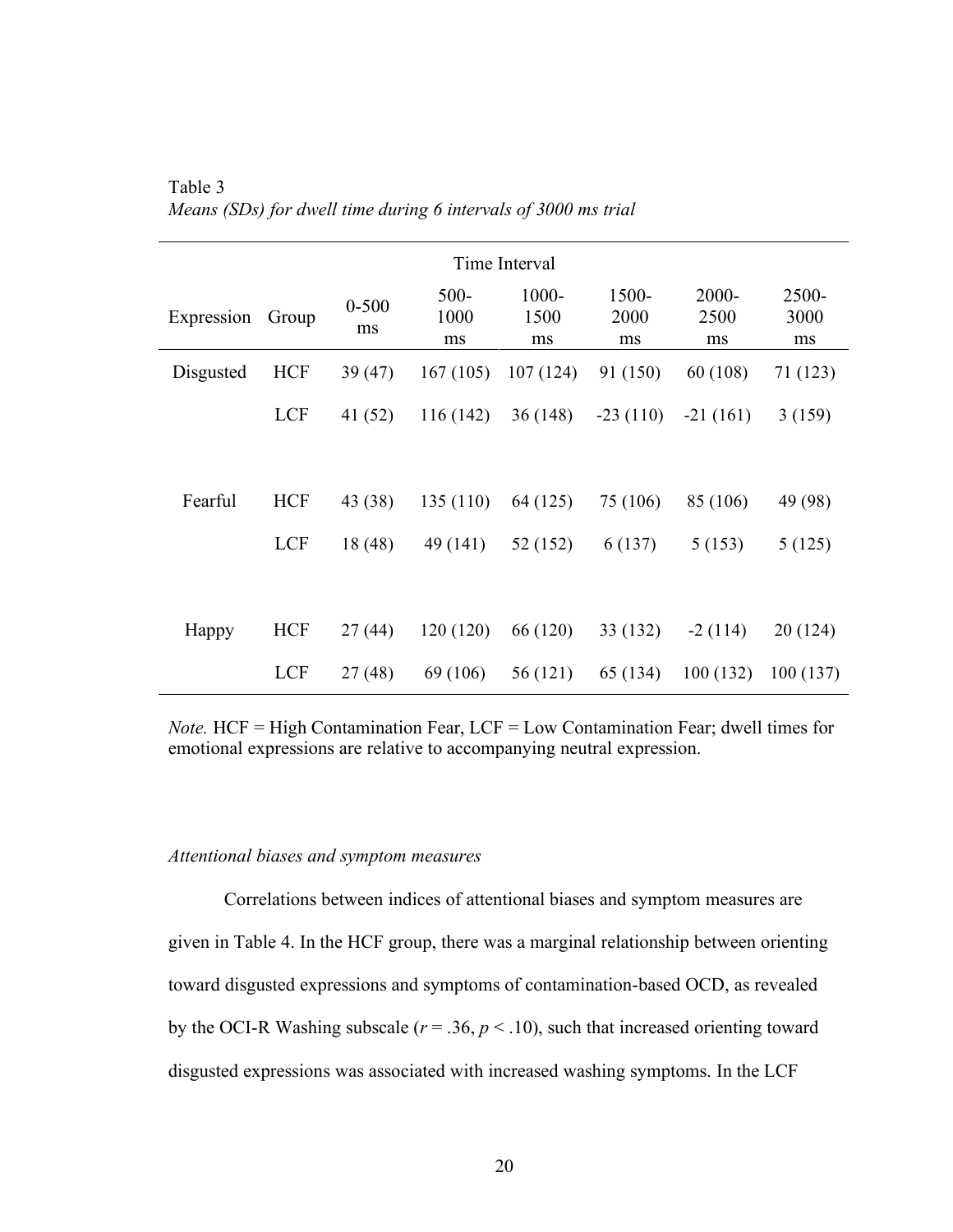group, this relationship was not present, however, there was a marginal relationship between dwell time on disgusted expressions and the OCI-R Washing subscale (*r* = .39, *p* < .06), such that increased dwell time on disgusted expressions was associated with increased washing symptoms. In the LCF group, there was also a significant relationship between orienting toward happy expressions and the OCI-R Washing subscale (*r* = -.48,  $p < .02$ ), such that increased orienting toward happy expressions was associated with fewer washing symptoms. Similarly, in the LCF group there was a marginal relationship between orienting toward happy expressions and distress ratings on the BAT (*r* = -.39, *p* < .06), such that increased orienting toward happy expressions was associated with lower distress ratings during the BAT. Lastly, in the LCF group there was a significant relationship between dwell time on happy expressions and trait anxiety, as measured by the STAI-T  $(r = -.53, p < .01)$  such that increased dwell time on happy expressions was associated with lower trait anxiety.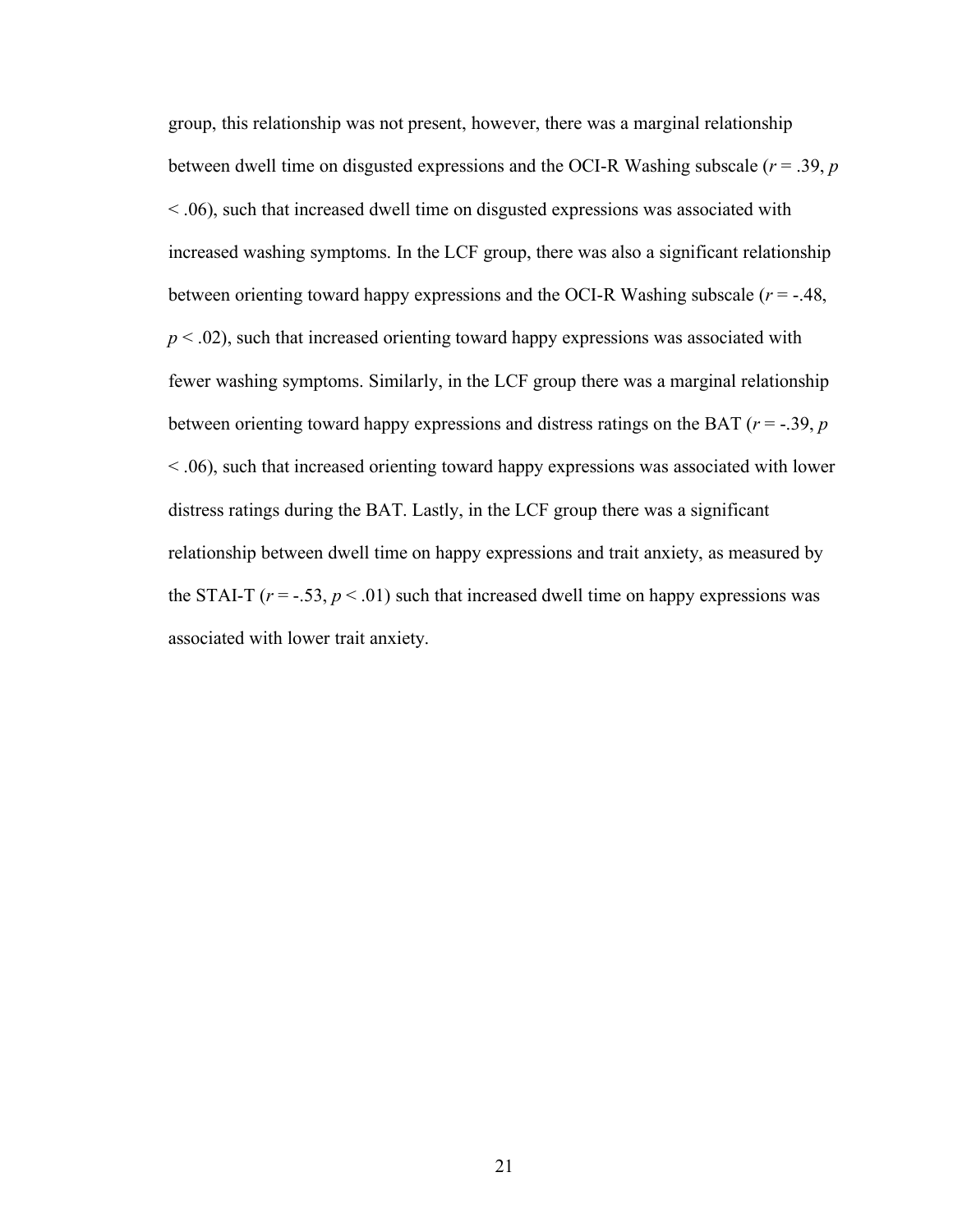### Table 4 *Correlations between attentional biases and symptom measures*

|            |                       | Orientation Bias (% of Initial Fixations) |         |              | Maintenance Bias (Dwell Time) |         |              |
|------------|-----------------------|-------------------------------------------|---------|--------------|-------------------------------|---------|--------------|
| Group      | Measure               | Disgusted                                 | Fearful | <b>Happy</b> | Disgusted                     | Fearful | <b>Happy</b> |
|            | <b>OCI-R Washing</b>  | .36 <sup>†</sup>                          | .13     | .10          | $-.35$                        | $-.18$  | $-.04$       |
|            | STAI-T                | .02                                       | $-.05$  | .32          | $-.25$                        | $-.26$  | $-.17$       |
| <b>HCF</b> | DS-R                  | .01                                       | $-.22$  | $-19$        | $-.06$                        | .02     | .23          |
|            | <b>BAT Distress</b>   | $-.10$                                    | .01     | $-19$        | $-.29$                        | .04     | .27          |
|            | <b>BAT</b> Completion | $-.15$                                    | $-.18$  | .11          | .33                           | .13     | .11          |
|            | <b>OCI-R Washing</b>  | .19                                       | $-12$   | $-48*$       | .39‡                          | .29     | $-.11$       |
|            | STAI-T                | .09                                       | .24     | $-.31$       | $-.09$                        | $-.22$  | $-.53**$     |
| LCF        | DS-R                  | .03                                       | $-0.29$ | $-.22$       | $-.31$                        | $-.32$  | $-.25$       |
|            | <b>BAT Distress</b>   | .02                                       | $-.22$  | $-.39†$      | $-.27$                        | $-.32$  | $-.30$       |
|            | <b>BAT</b> Completion | .12                                       | .06     | .04          | .27                           | .34     | .31          |

*Note:* HCF = High Contamination Fear, LCF = Low Contamination Fear; OCI-R = Obsessive-Compulsive Inventory—Revised; DS-R = Disgust Scale––Revised; STAI-T = State Trait Anxiety Inventory–Trait Version, Form Y;  $\ddagger p < 0.10$ ,  $\ddagger p < 0.05$ ,  $\ddagger p < 0.01$ .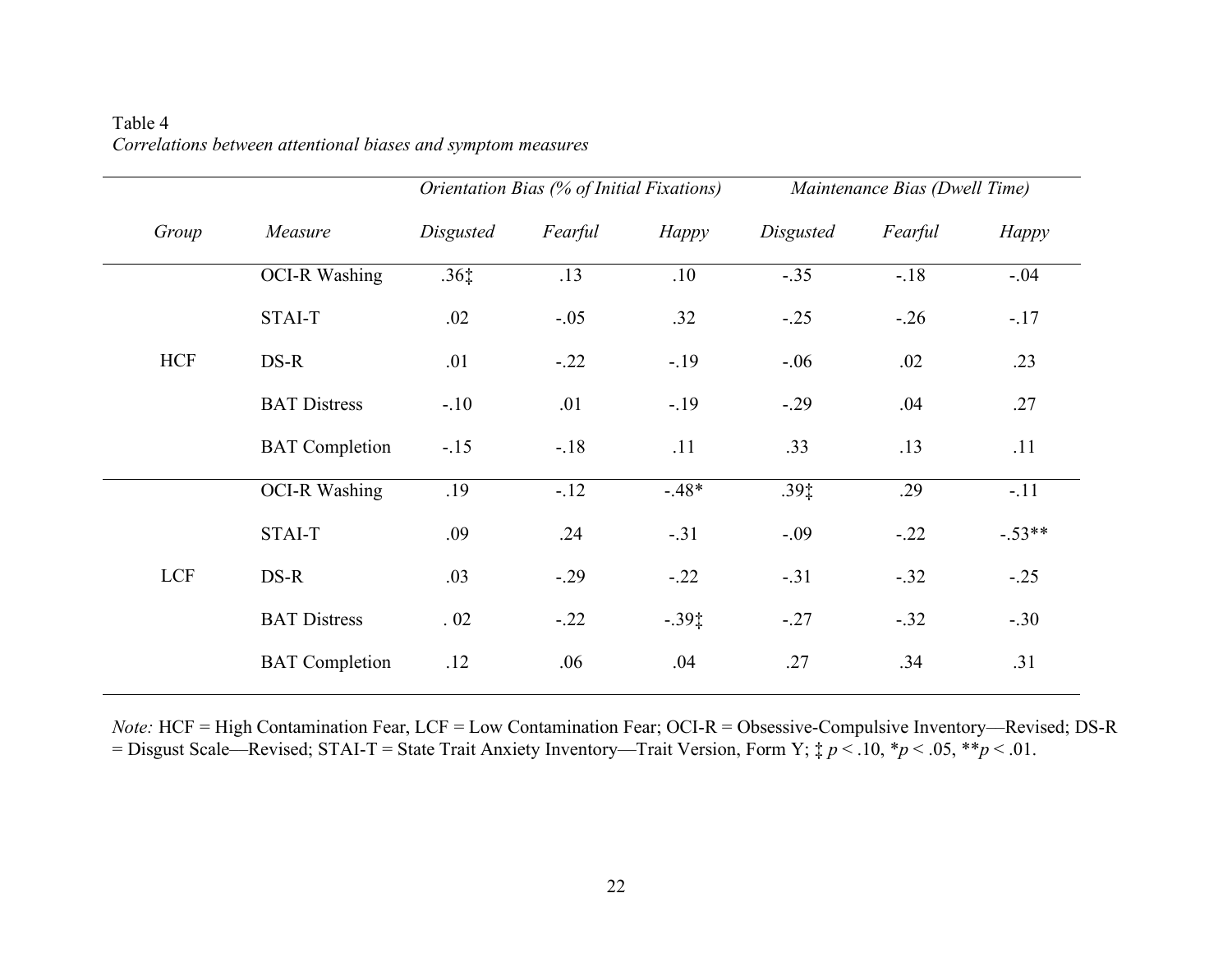#### CHAPTER IV

#### **DISCUSSION**

To our knowledge, this is the first study to employ eye tracking methods to investigate attentional biases relevant to OCD. Both vigilance for threat and maintenance of attention on threat were observed in HCF individuals, compared to LCF individuals. Specifically, the HCF group oriented attention to the fearful expression more often than the LCF group. Subsequent to this orienting bias, the HCF group showed increased maintenance of attention on both disgusted and fearful expressions, compared to the LCF group.

The finding of an orienting bias for fearful but not disgusted expressions in the HCF group was not predicted, but is consistent with research suggesting that fearful faces more efficiently convey threat under suboptimal viewing conditions (Jiang  $\&$  He, 2006; Yang, Zald, & Blake, 2007). In the present study, facial stimuli were presented at 5.05º of retinal eccentricity, well outside the 2º limit of foveal processing, and at the farthermost limit of parafoveal processing (Rayner, 1998). It is possible that only fearful expressions can elicit orienting at this eccentricity, as fearful expressions can be registered through a few basic physical features (i.e. the enlarged sclera or whites of the eyes; Whalen et al., 2004) while disgusted expressions require the integrations of more complex features (e.g. wrinkling of the nose combined with gaping or raising of the lip; Rozin & Fallon, 1987). Although the HCF group's "attentional control settings" (Öhman, Flykt, & Esteves, 2001; Folk, Remington, & Johnston, 1992) may facilitate orienting to both disgusted and fearful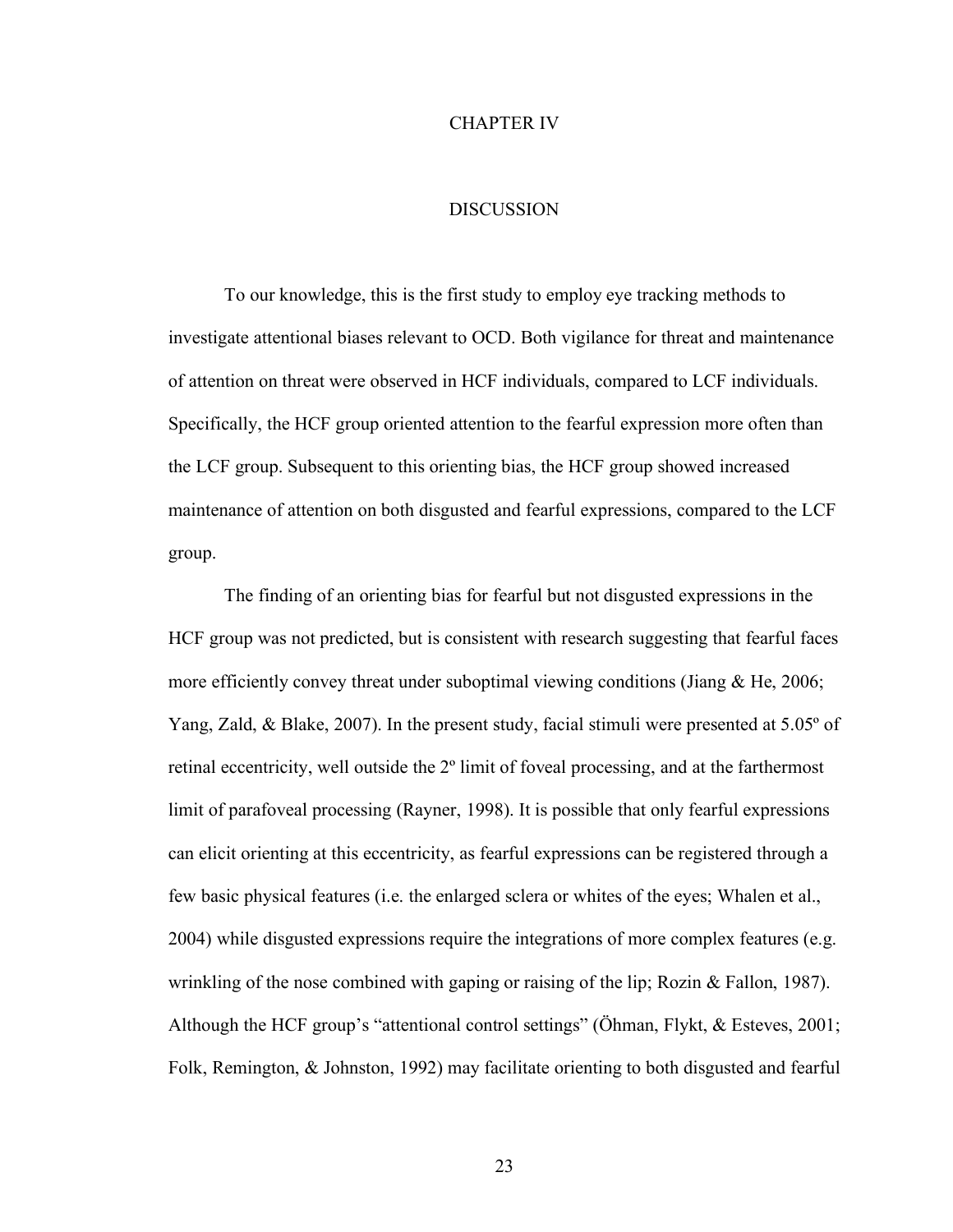cues, at the limits of parafoveal vision, perhaps only fearful faces can trigger these settings.

Subsequent to the initial orienting of attention, a bias in the maintenance of attention emerged for both disgusted and fearful expressions in the HCF compared to LCF group. HCF individuals dwelled on the disgusted and fearful expressions longer, across the course of the trial, seen in increased fixation durations on disgusted and fearful expressions. Time course analysis revealed that increased dwell time to disgusted and fearful expressions in the HCF group was relatively consistent across the course of the trial, with no group by time interval interaction for either emotion. However, a group by time interval interaction occurred for the happy expression. As the trial progressed, HCF individuals showed decreased dwell time on the happy expressions, while LCF individuals showed the opposite pattern, with increased dwell time on the happy expression in later intervals. This finding raises the possibility that vigilance for threat interferes with elaborative processing of 'safety' signals. Research on visual search in anxiety disorders suggests that speeded detection of threat depends on faster disengagement from non-threatening stimuli (Rinck, Reinecke, Ellwart, Heuer, & Becker, 2005). In anxious individuals, a tendency to quickly disengage from safety signals may work in tandem with facilitated detection of threat to increase perceptions of vulnerability. Indeed, in the LCF group increased dwell time on happy expressions was significantly correlated with lower trait anxiety, suggesting that a tendency to maintain attention on safety signals could provide stable reductions in anxiety.

Although the predicted maintenance bias for disgusted expressions was confirmed, the bias did not show the hypothesized specificity, as fearful expressions also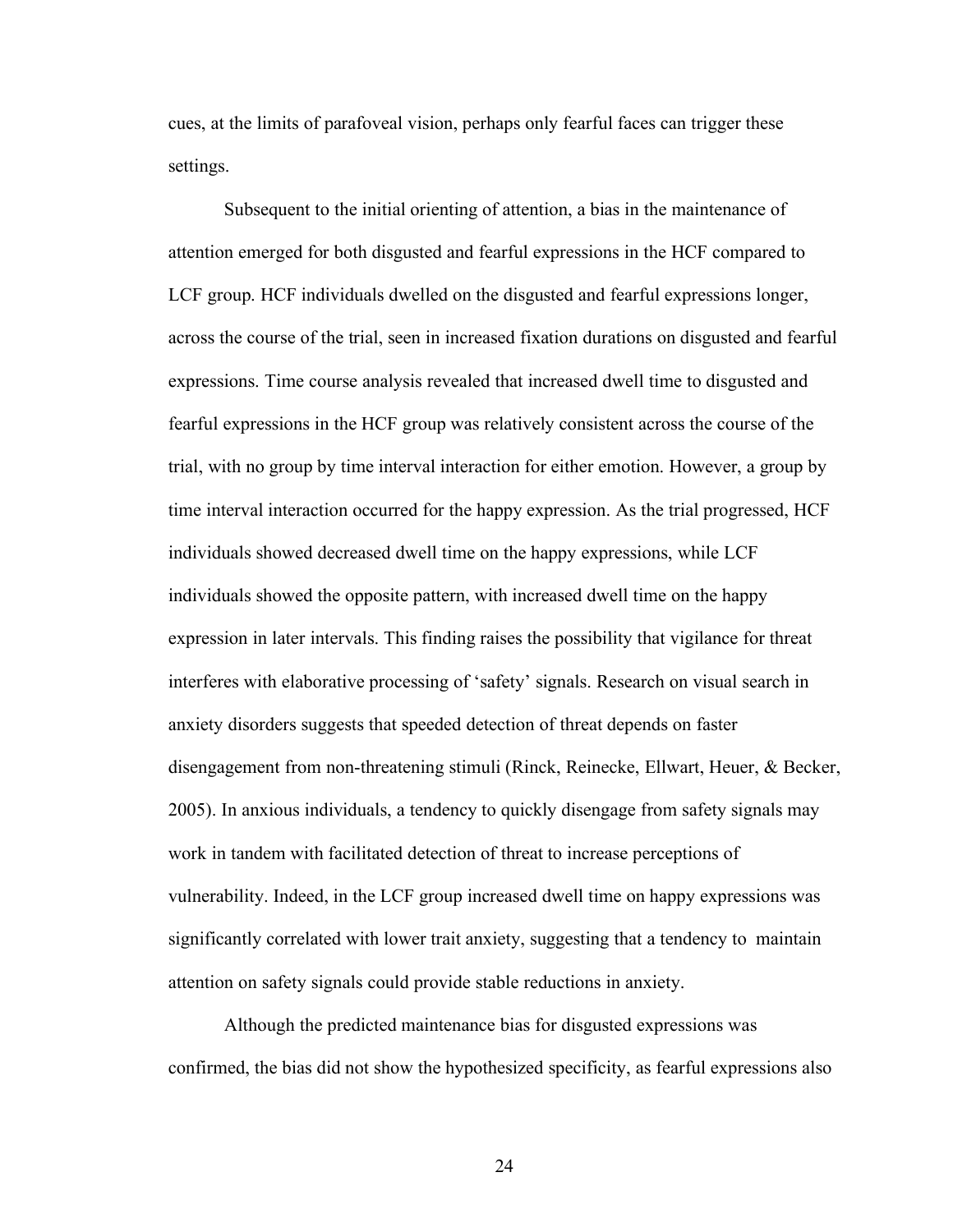held attention longer in the HCF compared to LCF group. These findings do appear to be consistent with covariation bias research into contamination-based OCD (Connolly, Lohr, Olatunji, Hahn, & Williams, 2007), which found that HCF individuals overestimate the co-occurrence of both disgusted and fearful expressions with images of contamination. This finding suggests that individuals with contamination-based OCD strongly associate both disgust and fear with contamination threat. These associations could derive from affective experience, as the response to contamination threat may consist of both disgust (at the stimulus) and fear (at the potential consequences of exposure to the stimulus). The maintenance bias for disgusted and fearful expressions among HCF individuals may also suggest that both expressions embody threat that is relevant for contamination-based OCD.

The sustained nature of the maintenance bias observed in this study may distinguish contamination-based OCD from other anxiety disorders. In eye tracking research on trait anxiety (Rohner, 2002), spider phobia (Hermans, Vansteenwegen, & Eelen, 1997; Rink & Becker, 2006), and social anxiety (Garner et al., 2006), increased allocation of attention to threat, though present initially, was found to give way to avoidance. For example, Rohner (2002) found that while anxious individuals initially showed increased dwell time on angry faces, the pattern reversed 1800 ms into the trial; for the last 1000 ms of the 3 s trial, high trait anxiety individuals looked at angry faces *less* compared to low trait anxiety individuals. One possible reason that attentional avoidance was not found in the present study may be due to the observation that individuals with OCD show increased difficulty suppressing unwanted thoughts (Tolin, Abramowitz, Przeworski, & Foa, 2002). Difficulty suppressing unwanted attention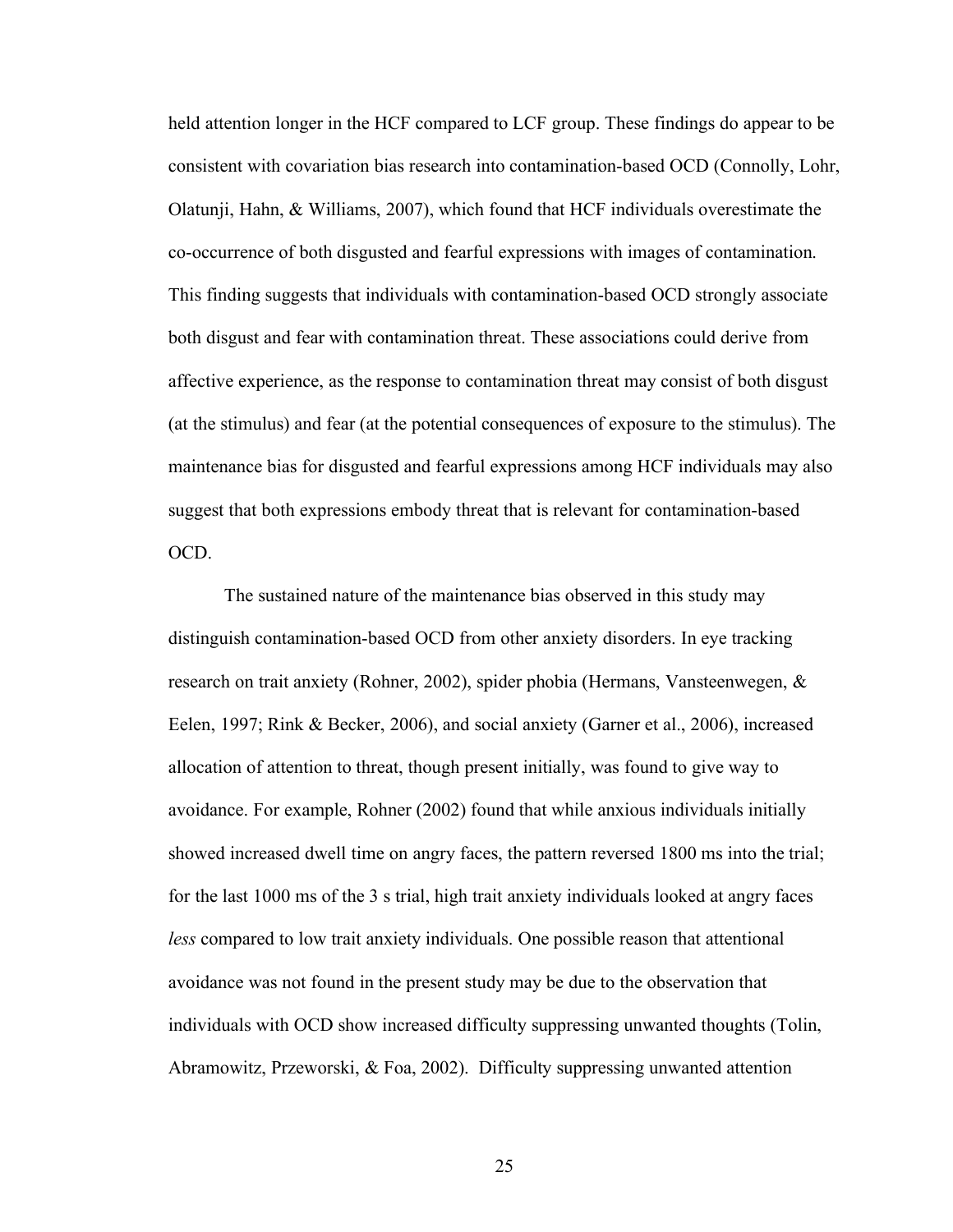allocation may be due to a common deficit in cognitive control. Alternatively, the absence of avoidance of threat in the HCF group may be attributable to the use of *cues* of threat, as opposed to objects of threat. Disgusted and fearful expressions may convey a probable risk of contamination, whereas images of contaminated objects convey an unequivocal, immediate risk. The ambiguity of threat cues may prompt increased maintenance of attention on the cue, in order to glean information regarding their referent. Further, disgust and fearful expressions, being possible contamination cues as opposed to actual contaminants, are less potent, and may lack the aversiveness required to motivate attentional avoidance.

The use of eye tracking methodology in the present study extends the available literature on attentional processes in OCD. However, these findings should be interpreted with multiple limitations in mind. The absence of significant correlations between attentional biases and symptom measures in the HCF group may reflect a limitation of the analogue sample. It is possible that attentional biases and symptoms of contaminationbased OCD would be more coherent in treatment-seeking individuals with a more complete presentation of the disorder. Although mean scores for the HCF group on the PI contamination fear subscale were well-above the clinical cutoff, these findings require replication with a community sample of patients meeting diagnostic criteria for OCD. Such a research agenda would address the generalizability of the present findings. As previously discussed, the present study is also limited by the use of threat cues (images of faces), in place of actual threat (images of scenes or objects). While prior research has shown that HCF individuals associate both disgusted and fearful expressions with contamination, it is possible that the observed biases were not driven by a facial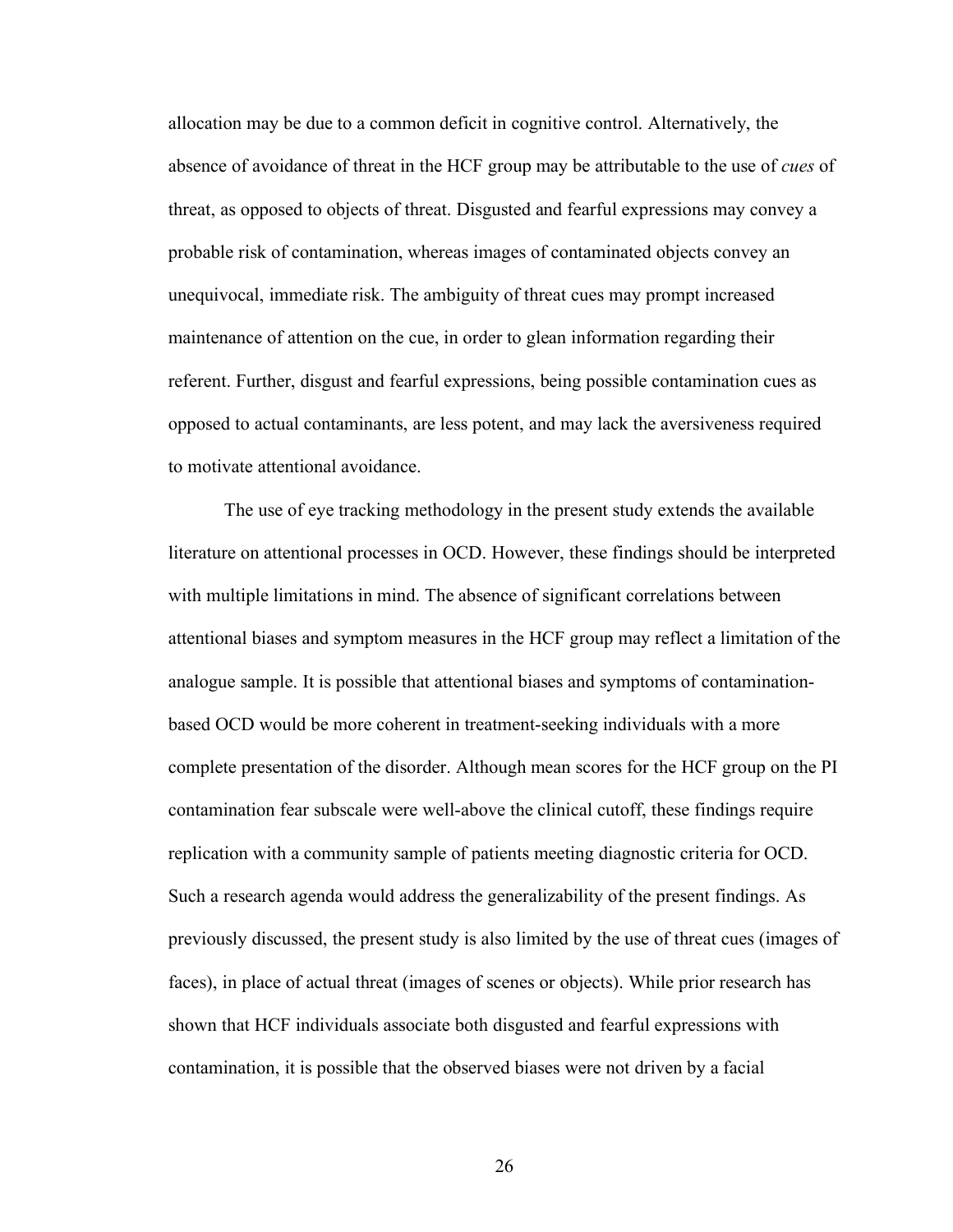expression's relation to contamination, but instead by a more general property, such as its negative valence. Future research utilizing patient samples, and employing images of contamination itself (and other threat-relevant stimuli), as opposed to contamination cues, would further clarify the nature of attentional biases in contamination-based OCD.

To address the limitations of the present study, a second study using images of objects and scenes from the International Affective Picture System (IAPS; Lang, Bradley, & Cuthbert, 2005) is currently underway. Whereas stimuli were displayed for 3 s in the present study, the second study utilizes extended exposure, displaying stimuli for 30 s in order to further investigate the time course of attentional biases in OCD. The longer stimulus exposure and more potent stimuli used in the second study will provide a more thorough investigation of attentional avoidance in contamination-based OCD. Lastly, an additional study will use affective conditioning to follow up on the present study's finding that both fear and disgust may be associated with disorder-relevant threat in contamination-based OCD. Research using the Emotional Stroop (Lee, Lim, Lee, Kim  $\&$ Choi, 2009) and Dot Probe (Pischek-Simpson, Boschen, Neumann, & Waters, 2009) has demonstrated attentional biases to fear conditioned stimuli in healthy controls, with a greater bias in individuals with heightened anxiety (Lee et al, 2009). We will investigate attentional biases to both fear and disgust conditioned stimuli in contamination-based OCD. Besides providing further insight into the nature of attentional biases in contamination-based OCD, this additional study will provide a constructive replication of the present study by using alternative disgust and fear cues (conditioned stimuli as opposed to facial expressions).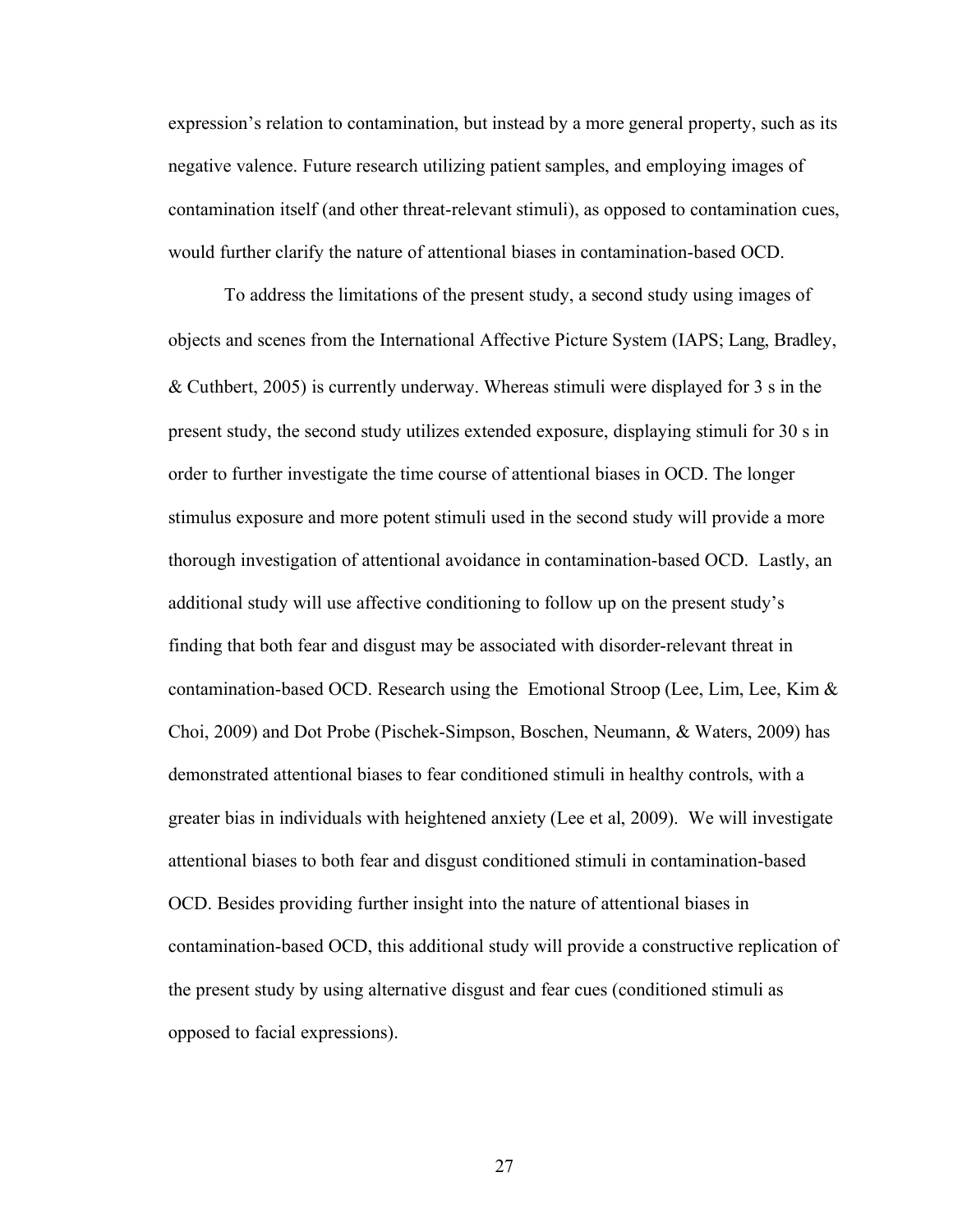#### REFERENCES

- Abramowitz, J. S., Khandker, M., Nelson, C. A., Deacon, B. J., & Rygwall, R. (2006). The role of cognitive factors in the pathogenesis of obsessions and compulsions: A prospective study. *Behaviour Research and Therapy, 44,* 1361-1374.
- Amir, N., Najmi, S., & Morrison, A. S. (2009). Attenuation of attention bias in obsessivecompulsive disorder. *Behaviour Research and Therapy, 43,* 153-157.
- Amir, N., Weber, G., Beard, C., Bomyea, J., & Taylor, C. T. (2008). The effect of a single session attention modification program on response to a public speaking challenge in socially anxious individuals. *Journal of Abnormal Psychology*, *117,* 860-868.
- Bar-Haim, Y., Lamy, D., Pergamin, L., Bakermans-Kranenburg, M. J., & van IJzendoorn, M. H. (2007). Threat-related attentional bias in anxious and nonanxious individuals: A meta-analytic study. *Psychological Bulletin, 133,* 1-24.
- Burns, G. L., Formea, G. M., Keortge, S., & Sternberger, L. G. (1995). The utilization of nonpatient samples in the study of obsessive compulsive disorder. *Behaviour Research and Therapy, 33*, 133-144.
- Burns, G. L., Keortge, S. G., Formea, G. M., & Sternberger, L. G. (1996). Revision of the Padua Inventory of obsessive-compulsive disorder symptoms: Distinctiveness between worry, obsessions, and compulsions. *Behaviour Research and Therapy, 34,* 163–173.
- Caseras, X., Garner, M., Bradley, B. P., & Mogg, K. (2007). Biases in visual orienting to negative and positive scenes in dysphoria: An eye movement study. *Journal of Abnormal Psychology, 116*, 491-497.
- Connolly K. M. Lohr, J. M. Olatunji, B. O., Hahn, K. S., & Williams, N. L. (2009). Information processing in contamination fear: A covariation bias examination of fear and disgust. *Journal of Anxiety Disorders, 23,* 60-68.
- Deacon, B. J., & Olatunji, B. O. (2007). Specificity of disgust sensitivity in the prediction of behavioral avoidance in contamination fear. *Behaviour Research and Therapy, 45,* 2110-2120.
- Enright, S. J., & Beech, A. R. (1990). Obsessional states: Anxiety disorders or schizotypes? An information processing and personality assessment. *Psychological Medicine, 20,* 621–627.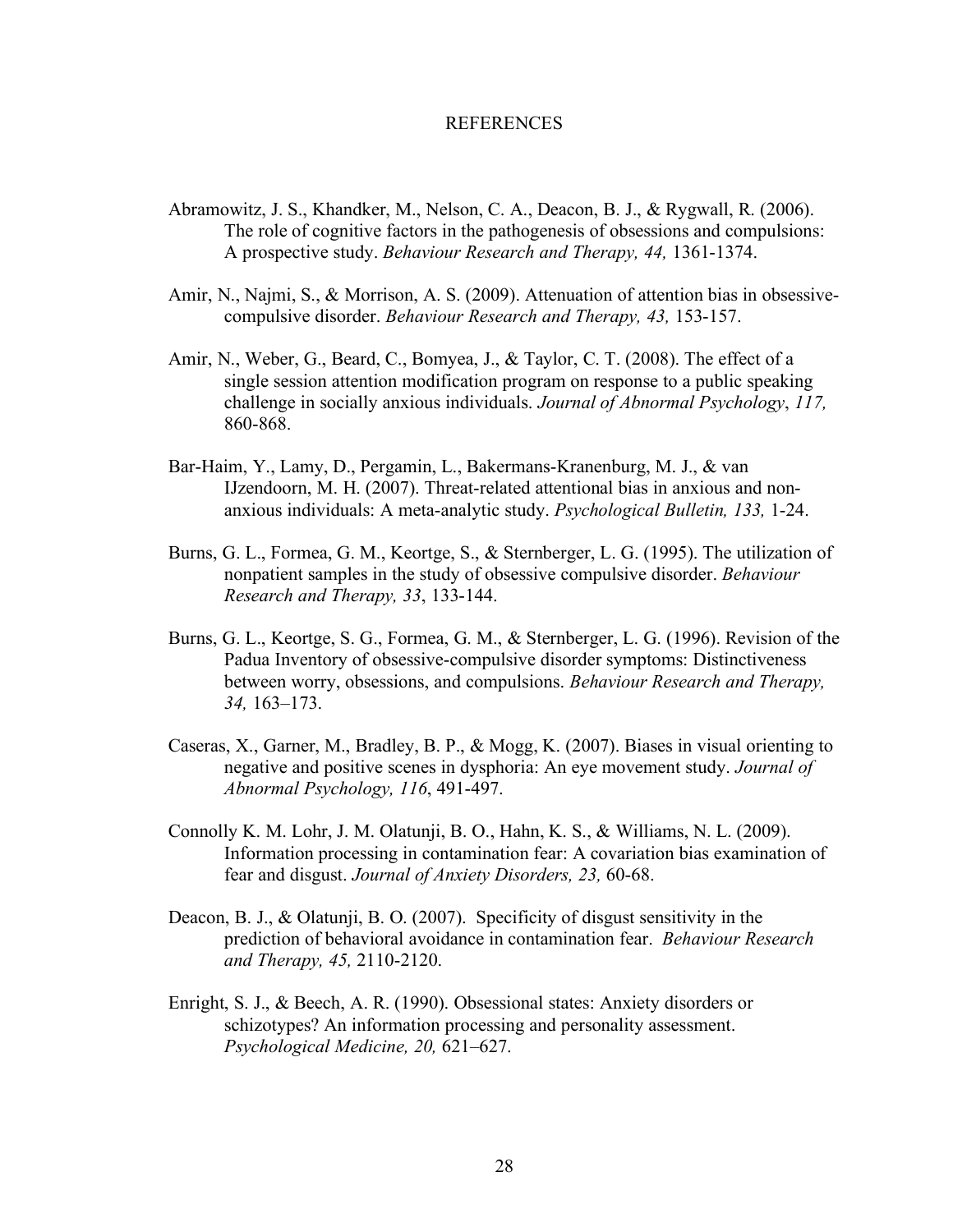- Foa, E. B., Huppert, J. D., Leiberg, S., Langner, R., Kichic, R., Hajcak, G., et al. (2002). The Obsessive–Compulsive Inventory: Development and validation of a short version. *Psychological Assessment, 14,* 485–496.
- Foa, E. B., Ilai, D., McCarthy, P. R., Shoyer, B., & Murdock, T. (1993). Information processing in obsessive-compulsive disorder. *Cognitive Therapy and Research, 17,* 173-189.
- Foa, E. B., & Kozak, M. J. (1986). Emotional processing of fear: Exposure to corrective information. *Psychological Bulletin, 99,* 20–35.
- Foa, E. B., & McNally, R. J. (1986). Sensitivity to feared stimuli in obsessivecompulsives: A dichotic listening analysis. *Cognitive Therapy and Research*, 10, 477–485.
- Folk, C. L., Remington, R. W., & Johnston, J. C. (1992). Involuntary covert orienting is contingent on attentional control setting. *Journal of Experimental Psychology: Human Perception and Performance, 18,* 1030-1044.
- Fox, E., Russo, R., Bowles, R., & Dutton, K. (2001). Do threatening stimuli draw or hold visual attention in subclinical anxiety? *Journal of Experimental Psychology: General, 130*, 681-700.
- Garner, M., Mogg, K. & Bradley, B. P. (2006). Orienting and maintenance of gaze to facial expressions in social anxiety. *Journal of Abnormal Psychology, 115,* 760- 770.
- Gibbs, N. A. (1996). Nonclinical populations in research on obsessive-compulsive disorder: A critical review. *Clinical Psychology Review, 16,* 729-773.
- Haidt, J., McCauley, C., & Rozin, P. (1994). Individual differences in sensitivity to disgust: A scale sampling seven domains of disgust elicitors. *Personality and Individual Differences, 16,* 701–713.
- Hermans, D., Vansteenwegen, D., & Eelen, P. (1999). Eye movement registration as a continuous index of attention deployment: Data from a group of spider anxious students. *Cognition and Emotion, 13,* 419-434.
- Jiang, Y., & He, S. (2006). Cortical responses to invisible faces: Dissociating subsystems for facial-information processing. *Current Biology, 16,* 2023–2029.
- Kampman, M., Keijsers, G. P., Verbraak, M. J., Näring, G., & Hoogduin, C. A. (2002). The emotional Stroop: a comparison of panic disorder patients, obsessive– compulsive patients, and normal controls, in two experiments. *Journal of Anxiety Disorders, 16,* 425–441.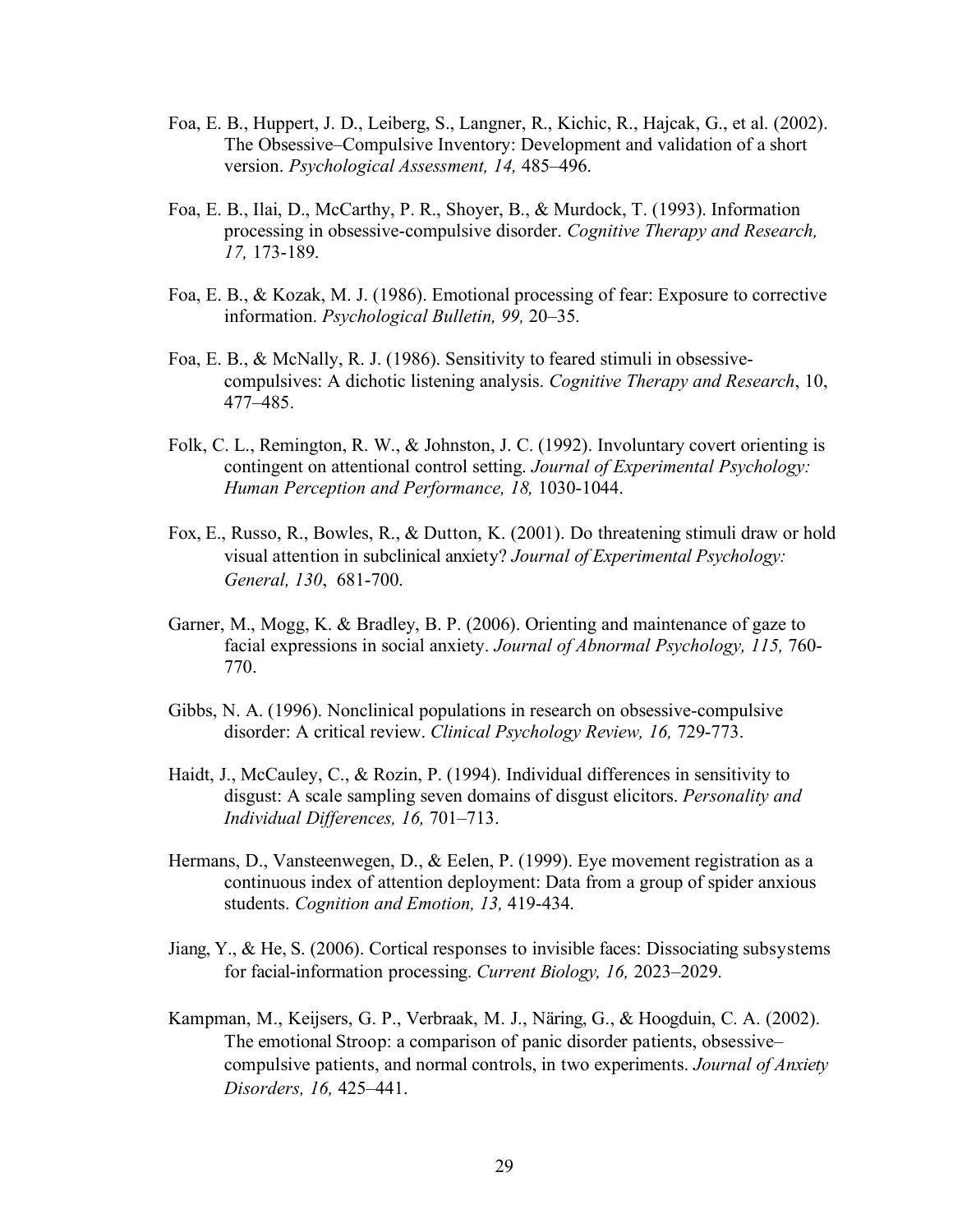- Kellough, J., Beevers, C. G., Ellis, A., & Wells, T. T. (2008). Time course of selective attention in depressed young adults: An eye tracking study. *Behavior Research and Therapy, 46,* 1238-1243.
- Koster, E. H. W., Crombez, G., Verschuere, B., & De Houwer, J. (2004). Selective attention to threat in the dot probe paradigm: Differentiating vigilance and difficulty to disengage. *Behaviour Research and Therapy, 42,* 1183–1192.
- Koster, E. H. W., Fox, E., & MacLeod, C. (2009). Introduction to the special section on cognitive bias modification. *Journal of Abnormal Psychology, 118,* 1-4.
- Kyrios, M., & Iob, M. A. (1998). Automatic and strategic processing in obsessive– compulsive disorder: attentional bias, cognitive avoidance or more complex phenomena? *Journal of Anxiety Disorders, 12,* 271–292.
- Lang, P. J., Bradley, M. M., & Cuthbert, B. N. (2005). *International affective picture system (IAPS): Affective ratings of pictures and instruction manual.* Technical Report A-6.University of Florida, Gainesville, FL.
- Lee, T. H., Lim, S. L., Lee, K., Kim, H. T., & Choi, J. S. (2009). Conditioning-induced attentional bias for face stimuli measured with the emotional Stroop task. *Emotion, 9,* 134-139.
- MacLeod, C. M. (1991). Half a century of research on the Stroop effect: An integrative review. *Psychological Bulletin, 109,* 163–203.
- MacLeod, C., Mathews, A., & Tata, P. (1986). Attentional bias in emotional disorders. *Journal of Abnormal Psychology, 95,* 15-20.
- Matchett, G. & Davey G. C. L. (1991). A test of a disease-avoidance model of animal phobias. *Behaviour Research and Therapy , 29,* 91-94.
- McNally, R. J., Riemann, B. C., Louro, C. E., Lukach, B. M., & Kim, E. (1992). Cognitive processing of emotional information in panic disorder. *Behaviour Research and Therapy, 30,* 143–149.
- Mogg, K., & Bradley, B. P. (1998). A cognitive-motivational analysis of anxiety. *Behaviour Research and Therapy, 36,* 809-848.
- Mogg, K., Millar, N., & Bradley, B. P. (2000). Biases in eye movements to threatening facial expressions in generalized anxiety disorder and depressive disorder. *Journal of Abnormal Psychology, 109,* 695–704.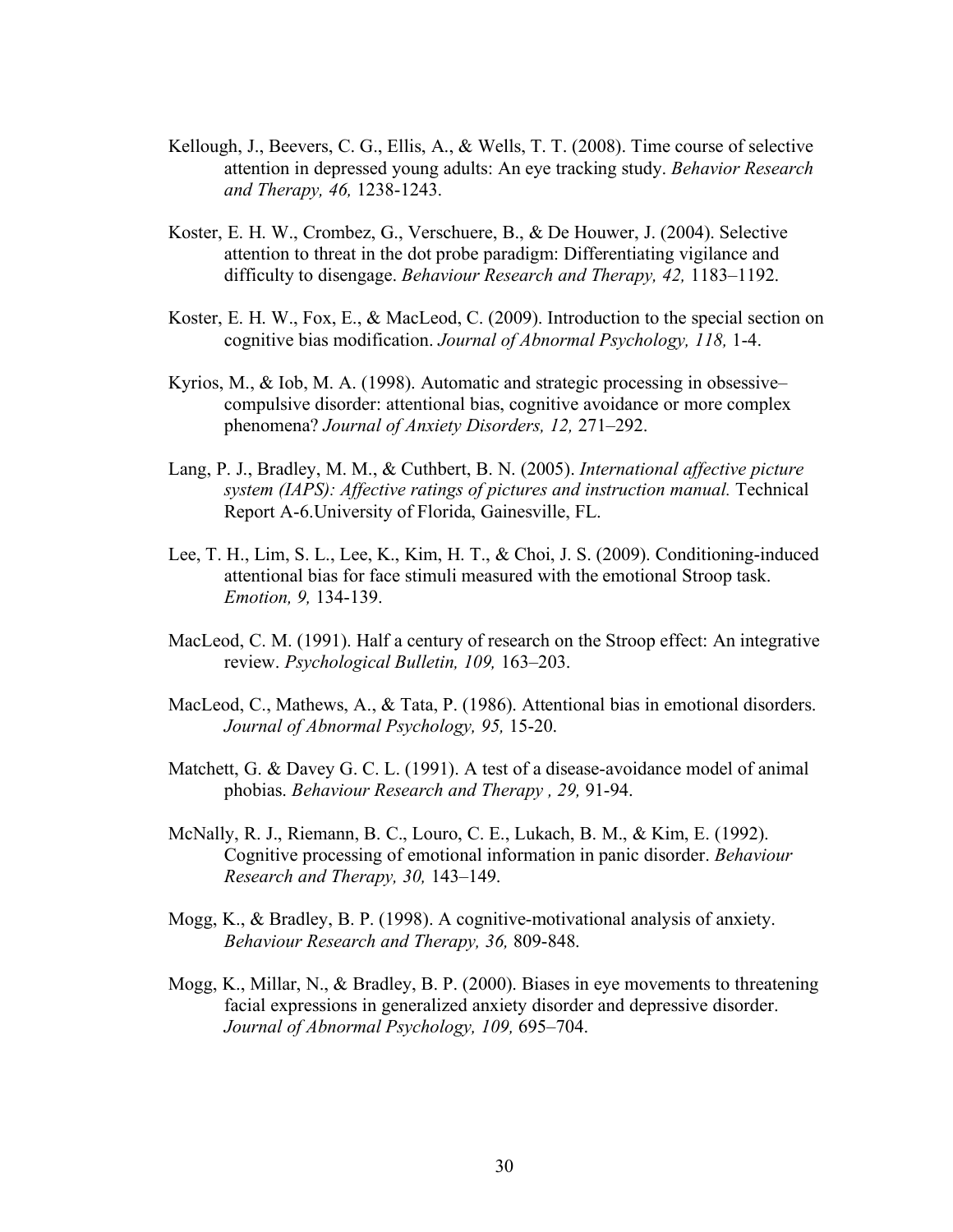- Moritz, S., & Fischer, B., Hottenrott, B., Kellner, M., Fricke, S., Randjbar, S., & Jelinek, L. (2008). Words may not be enough! No increased emotional Stroop effect in obsessive-compulsive disorder. *Behaviour Research and Therapy, 46,* 1101-1104.
- Moritz, S., Jacobsen, D., Kloss, M., Fricke, S., Rufer, M., & Hand, I. (2004). Examination of emotional Stroop interference in obsessive–compulsive disorder. *Behaviour Research and Therapy, 42,* 671–682.
- Muris, P., Merckelbach, H., Nederkoorn, S., Rassin, E., Candel, I., & Horselenberg, R. (2000). Disgust and psychopathological symptoms in a nonclinical sample. *Personality and Individual Differences*, *29*, 1163–1167.
- Oaten, M., Stevenson, R. J., & Case, T. I. (2009). Disgust as a disease avoidance mechanism. *Psychological Bulletin, 135,* 303-321.
- Öhman, A., Flykt, A., & Esteves, F. (2001). Emotion drives attention: Detecting the snake in the grass. *Journal of Experimental Psychology: General, 130,* 466–478.
- Olatunji, B. O., Lohr, J. M., Sawchuk, C. N., & Tolin, D. F. (2007). Multimodal assessment of disgust in contamination-related obsessive-compulsive disorder. *Behaviour Research and Therapy, 45,* 263-276.
- Olatunji, B. O., Williams, N. L., Tolin, D. F., Sawchuk, C. N., Abramowitz, J. S., Lohr, J. M., et al. (2007). The Disgust Scale: Item analysis, factor structure, and suggestions for refinement. *Psychological Assessment, 19,* 281-297.
- Pischek-Simpson, L. K., Boschen, M. J., Neumann, D. L., & Waters, A. M. (2009). The development of an attentional bias for angry faces following Pavlovian fear conditioning. *Behaviour Research and Therapy, 47,* 322–330.
- Rachman, S. J., & Hodgson, R. J. (1980). *Obsessions and compulsions*. Englewood Cliffs, NJ: Prentice Hall.
- Rasmussen, S. A. & Eisen, J. L. (1992). The epidemiology and clinical features of obsessive-compulsive disorder. *Psychiatric Clinics of North America, 15,* 743- 758.
- Rasmussen, S. A. & Tsuang, M. T. (1986). Clinical characteristics and family history in DSM-III obsessive-compulsive disorder. *American Journal of Psychiatry, 143,* 317-322.
- Rayner, K. (1998). Eye movements in reading and information processing: 20 years of research. *Psychological Bulletin, 124,* 372–422.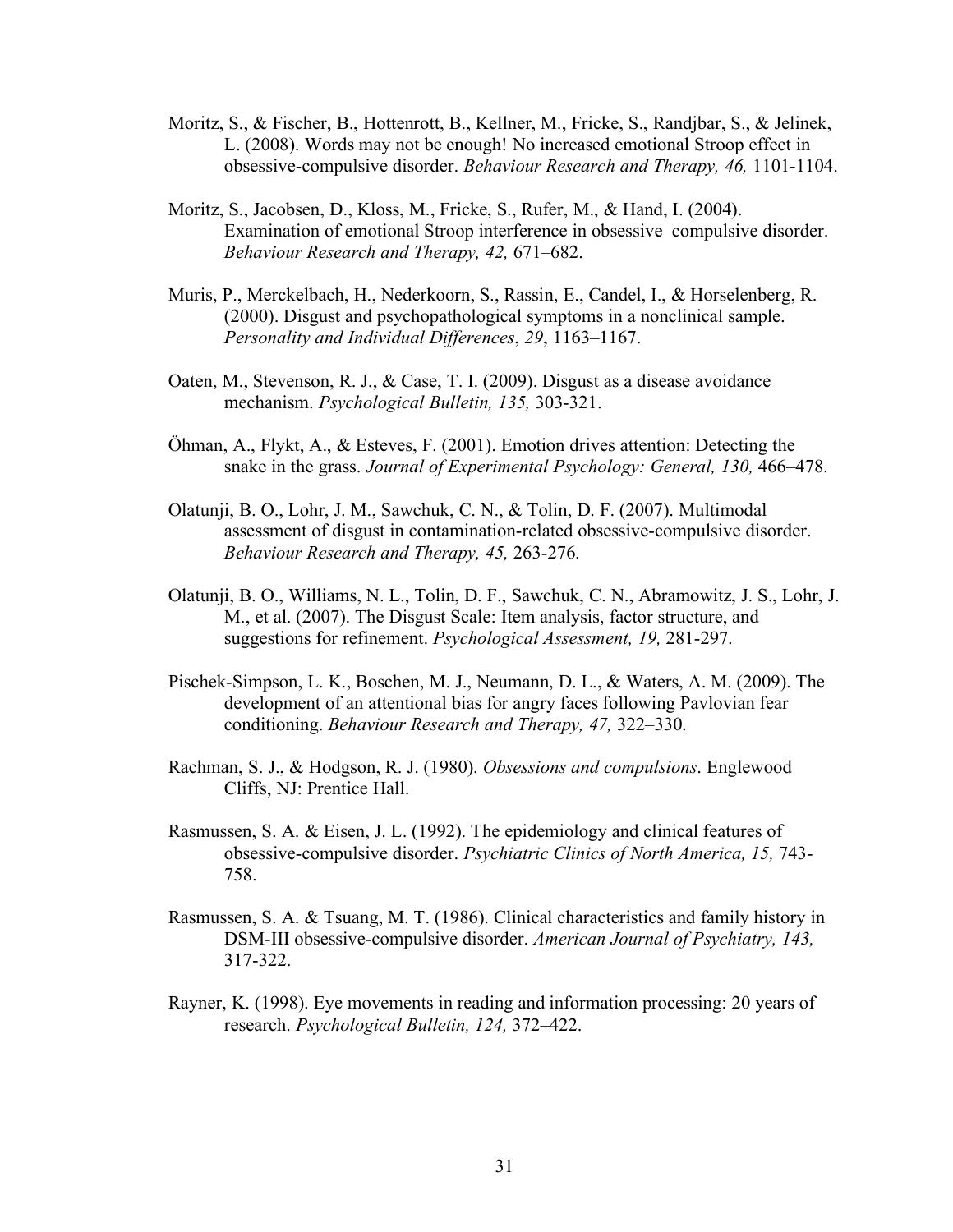- Rinck, M., & Becker, E. S. (2006). Spider fearful individuals attend to threat, then quickly avoid it: Evidence from eye movements. *Journal of Abnormal Psychology, 115,* 231-238.
- Rinck, M., Reinecke, A., Ellwart, T., Heuer, K., & Becker, E. S. (2005). Speeded detection and increased distraction in fear of spiders: Evidence from eye movements. *Journal of Abnormal Psychology, 114,* 235-248.
- Rohner, J. C. (2002). The time-course of visual threat processing: High trait anxious individuals eventually avert their gaze from angry faces. *Cognition and Emotion, 16,* 837–844.
- Rozin, P., & Fallon, A. E. (1987). A perspective on disgust. *Psychological Review, 94,* 23-41.
- Schmidt, N. B., Richey, J. A., Buckner, J. D., & Timpano, K. R. (2009). Attention training for generalized social anxiety disorder. *Journal of Abnormal Psychology, 118,* 5-14.
- Spielberger C. D., Gorsuch, R. L., Lushene, R., Vagg, P. R., & Jacobs, G. A. (1983). *Manual for the State-Trait Anxiety Inventory.* Palo Alto, CA: Consulting Psychologists Press, Inc.
- Summerfeldt, L. J., & Endler, N. S. (1998). Examining the evidence for anxiety related cognitive biases in obsessive–compulsive disorder. *Journal of Anxiety Disorders, 12,* 579–598.
- Tata, P. R., Leibowitz, J. A., Prunty, M. J., Cameron, M., & Pickering, A. D. (1996). Attentional bias in obsessional compulsive disorder. *Behaviour Research and Therapy, 34,* 53–60.
- Tolin, D. F., Abramowitz, J. S., Przeworski, A., & Foa, E. B. (2002). Thought suppression in obsessive-compulsive disorder. *Behaviour Research and Therapy, 40,* 1255-1274.
- Tottenham, N., Tanaka, J. W., Leon, A. C., McCarry, T., Nurse, M., Hare, T. A. et al. (in press). NimStim set of facial expressions: judgments from untrained research participants. *Psychiatry Research*.
- Tsao, S. D, & McKay, D. (2004). Behavioral avoidance tests and disgust in contamination fears: distinctions from trait anxiety. *Behaviour Research and Therapy, 42,* 207–216.
- Weierich, M. R., Treat, T. A., & Hollingworth, A. (2008). Theories and measurement of visual attentional processing in anxiety. *Cognition and Emotion, 22,* 985-1018.